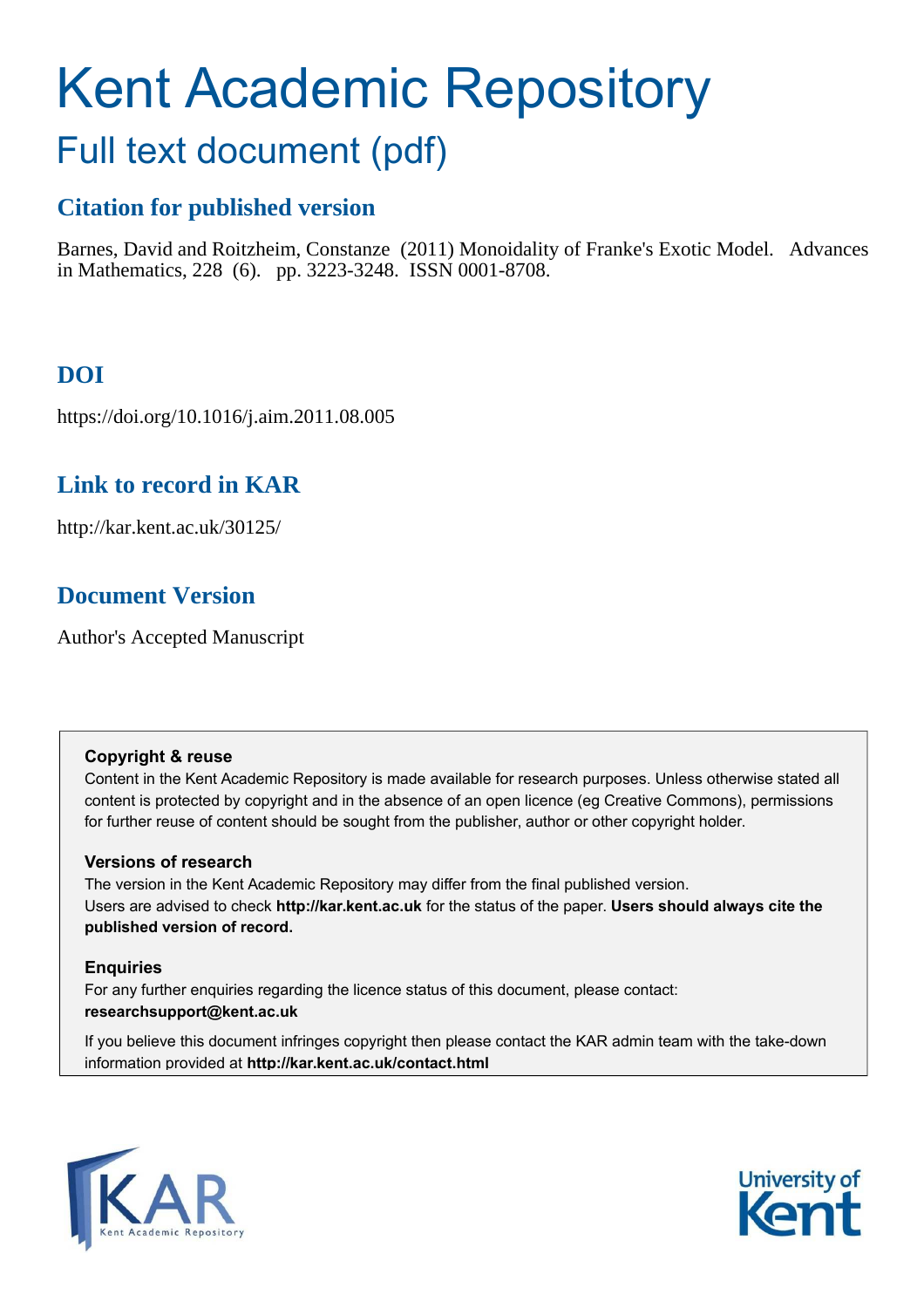# Monoidality of Franke's Exotic Model

David Barnes<sup>∗</sup> <sup>1</sup> The University of Western Ontario Department of Mathematics London, Ontario N6A 5B7 Canada d.j.barnes@shef.ac.uk

Constanze Roitzheim† The University of Glasgow Department of Mathematics University Gardens, Glasgow G12 8QW United Kingdom c.roitzheim@maths.gla.ac.uk

July 26, 2011

#### Abstract

We discuss the monoidal structure on Franke's algebraic model for the  $K_{(p)}$ -local stable homotopy category at odd primes and show that its Picard group is isomorphic to the integers.

MSC: 55P42; 55P60; 55U35 Keywords: Stable Homotopy Theory; Localizations; Model Categories

# Introduction

A well-established method to study the structure of the stable homotopy category  $Ho(S)$  is chromatic filtration. This concerns Bousfield localisation with respect to homology theories  $E(n)$ ,  $n \in \mathbb{N}$  for a fixed prime p absent from notation. The resulting "chromatic layers"  $Ho(L_n\mathcal{S})$  provide a better and better approximation of  $Ho(\mathcal{S})$  at p as n increases.

For  $n = 1$ ,  $E(1)$  is the Adams summand of p-local complex K-theory, so  $H_0(L_1S)$  is the  $K_{(p)}$ -local stable homotopy category. Since K-theory has been studied extensively, we can make use of a wealth of tools to study this first chromatic layer. Startlingly, the behaviour of Ho( $L_1\mathcal{S}$ ) at odd primes differs significantly from  $p=2$ . For  $p=2$ all higher homotopy structure of  $Ho(L_1\mathcal{S})$  is encoded in its triangulated structure, meaning that Ho( $L_1S$ ) is rigid at  $p=2$ , see [1]. As a consequence, Ho( $L_1S$ ) at  $p=2$ cannot be described by an algebraic model. For odd primes however, the situation is completely different.

<sup>∗</sup>Partially supported by NSERC

<sup>†</sup>Supported by EPSRC grant EP/G051348/1, corresponding author

<sup>1</sup>Current Address: The University of Sheffield, Hicks Building, Sheffield S3 7RH, United Kingdom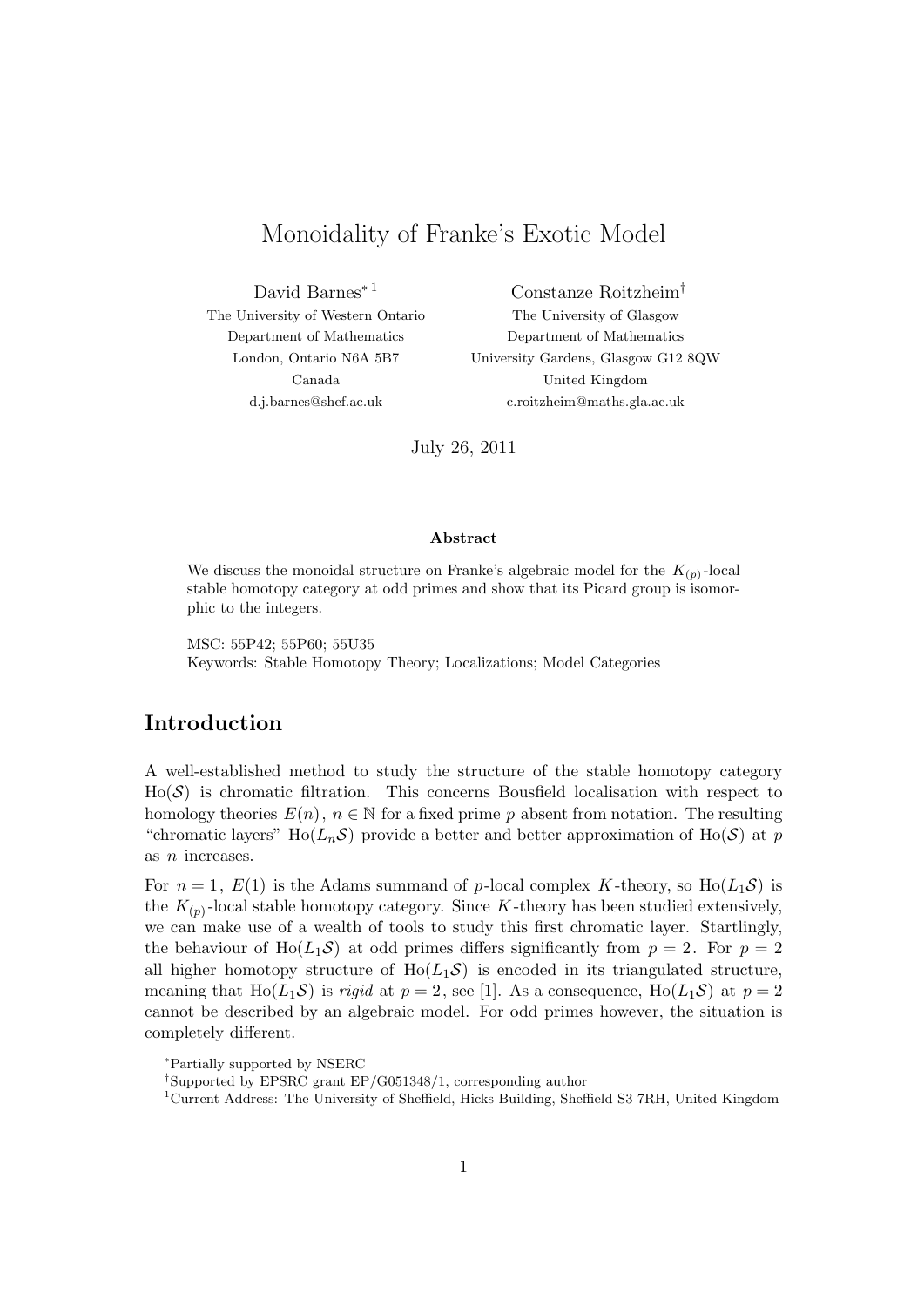For odd primes Jens Franke constructed an algebraic model category  $C^{(T,N)}(\mathcal{A})$  whose homotopy category  $D^{(T,N)}(\mathcal{A})$  is equivalent to  $\text{Ho}(L_1\mathcal{S}),$  [2]. But the underlying models  $L_1S$  and  $C^{(T,N)}(\mathcal{A})$  are not Quillen equivalent by [2] and [3]. As  $C^{(T,N)}(\mathcal{A})$  has such a different homotopical behaviour from the standard model  $L_1S$ , it is called an exotic model.

Although some general differences between  $p = 2$  and  $p > 2$  have been studied in [1, Section 6], it is still mysterious how this exotic model came along. Furthermore, it is still almost entirely unknown for which n and p,  $Ho(L_nS)$  possesses exotic models and if it does, how many. It is not even known if Franke's model is the only algebraic model in its range.

One structural tool that has not yet been made use of is monoidality. We are going to focus on it in this paper. After defining a monoidal product on  $C^{(T,N)}(\mathcal{A})$ , we find that Franke's model structure on this category is not monoidal. This means that it does not induce a monoidal structure on  $D^{(T,N)}(\mathcal{A})$ . So our goal is to construct a new model structure on  $C^{(T,N)}(\mathcal{A})$  that is Quillen equivalent to Franke's model while also being compatible with the monoidal product.

Furthermore, we want the newly defined derived product  $\wedge_{\mathbb{P}\mathcal{I}}^L$  on  $D^{(T,N)}(\mathcal{A})$  to interact reasonably with the smash product  $\wedge^L$  on  $\text{Ho}(L_1\mathcal{S})$ . Let

$$
\mathcal{R}:D^{(T,N)}(\mathcal{A})\longrightarrow \text{Ho}(L_1\mathcal{S})
$$

denote Franke's triangulated equivalence. In [4], Nora Ganter constructed a natural isomorphism

$$
\mathcal{R}(C_* \otimes_{E(1)_*}^L D_*) \cong \mathcal{R}(C_*) \wedge^L \mathcal{R}(D_*).
$$

However, that paper does not accurately define the non-derived tensor product of quasiperiodic cochain complexes so the definition of the derived tensor product is not complete.

Our construction is compatible with the assumptions needed for Ganter's result. Hence, it closes a gap in [4] and so allows us to use the isomorphism

$$
\mathcal{R}(C_* \wedge^L_{\mathbb{P}\mathcal{I}} D_*) \cong \mathcal{R}(C_*) \wedge^L \mathcal{R}(D_*)
$$

to relate our new monoidal product  $\wedge_{\mathbb{P}\mathcal{I}}^L$  to  $\wedge^L$ . It should be noted that it is unknown if R is associative for  $p > 5$  and it is definitely not associative for  $p = 3$ .

Even further, combining this with work of Hovey and Sadofsky [5], we can read off the Picard group of  $D^{(T,N)}(\mathcal{A})$ . We hope that our results contribute to understanding the concept of exotic models in the future.

#### Organisation

In Section 1 we revise the concept of quasi-periodic chain complexes  $C^{(T,N)}(\mathcal{G})$ . Here, G denotes a Grothendieck abelian category, T a self-equivalence of G and  $N \geq 0$  the periodicity index. Quasi-periodic chain complexes form the basis of Franke's construction. In particular, they are chain complexes in  $G$ . We recall how to create model structures on  $C^{(T,N)}(\mathcal{G})$  using the forgetful functor to chain complexes  $C(\mathcal{G})$ .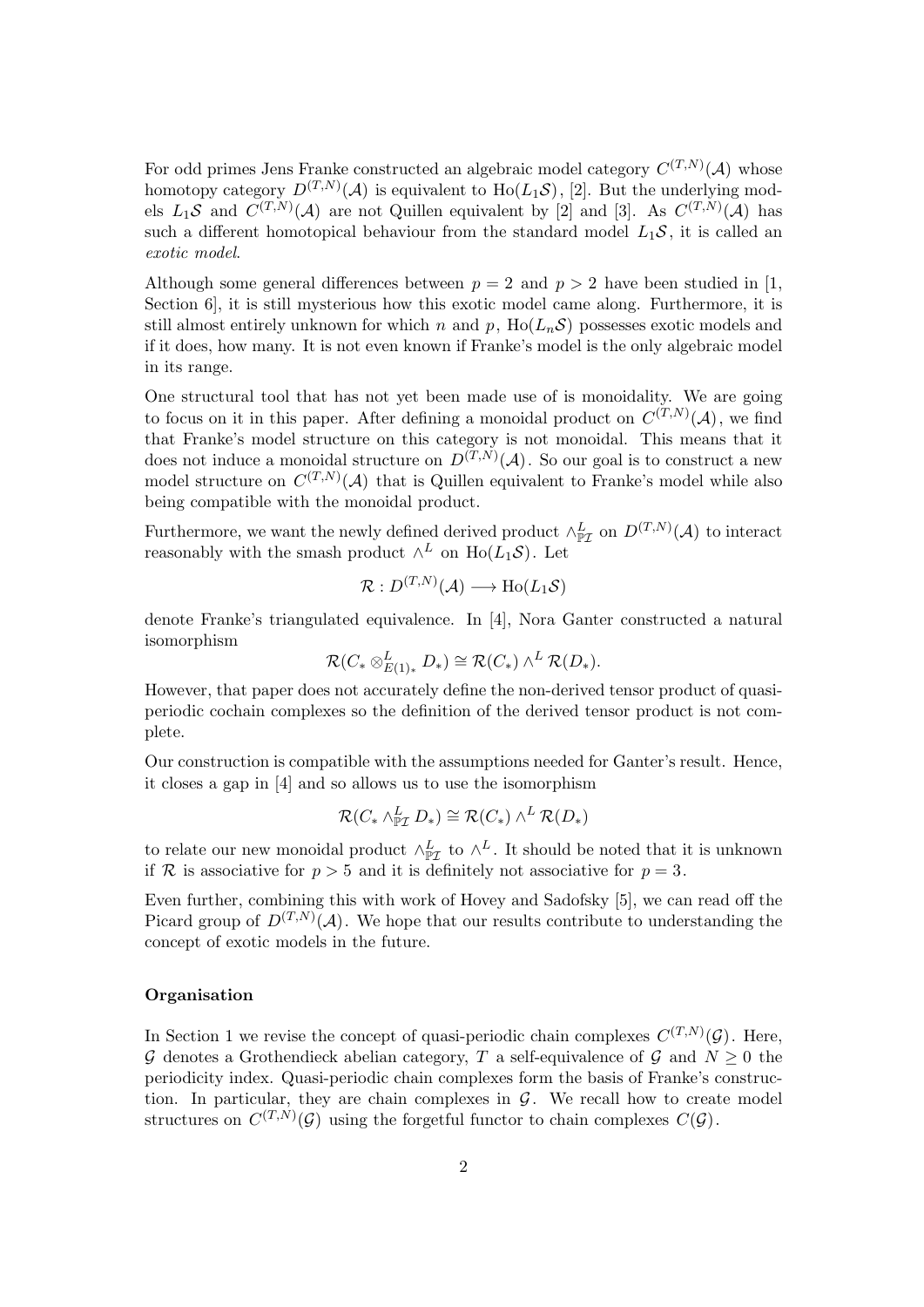In Section 2, we explain how  $C^{(T,N)}(\mathcal{G})$  can be described as a category of modules over a ring object in  $C(\mathcal{G})$ . The ring object will be the "periodified" unit  $\mathbb{P}\mathcal{I}$ .

Section 3 recalls some definitions and properties about comodules over Hopf algebroids. They are used in Section 4, which concerns Franke's category. Here, we specify the Grothendieck abelian category A, the self-equivalence T and period  $N = 1$ . The abelian category A is equivalent to  $E(1)_*E(1)$ -comodules. We then describe the resulting model structure and some of its properties.

In Franke's case, A does not have enough projectives, only enough injectives. But the injective model structure is not monoidal. A step towards a solution is the relative projective model structure described in Section 5. This was first introduced by Christensen and Hovey in [6]. The induced model structure on  $C^{(T,1)}(\mathcal{A})$  is monoidal but is not Quillen equivalent to Franke's model as it does not have enough weak equivalences.

We use the above to construct a *quasi-projective model structure* in Section 6. For the construction, we formally add weak equivalences to the relative projective model structure. Eventually we arrive at a model category that is Quillen equivalent to Franke's model and is a monoidal model category.

Finally, in Section 7, we relate our result to Ganter's theorem and compute the Picard group of the exotic model,  $Pic(D^{(T,1)}(\mathcal{A}))$ . We further place it in context with other results about the  $E(n)$ -local stable homotopy category, hopefully shedding some light on the existence of exotic models versus rigidity.

We would like to thank Andy Baker, Dan Christensen, Nora Ganter and Uli Krähmer for motivating discussions.

## 1 Quasi-periodic chain complexes

We use  $\mathcal G$  for a general abelian category and reserve  $\mathcal A$  for Franke's category of Section 4. For model structure purposes we will usually assume that  $\mathcal G$  is a Grothendieck abelian category, which is our reason for choosing this letter. We will always assume that we have a self-equivalence  $T: \mathcal{G} \to \mathcal{G}$  and we further assume that  $\mathcal{G}$  has all small limits and colimits.

In this section, we introduce the category  $C^{(T,N)}(\mathcal{G})$  of quasi-periodic chain complexes of period  $N$ , i.e. chain complexes with values in  $\mathcal G$  that are periodic up to a "twist" by T. Given a model structure on chain complexes  $C(G)$ , we are then going to discuss how  $C^{(T,N)}(\mathcal{G})$  inherits a model structure from  $C(\mathcal{G})$ .

**Definition 1.1** The category,  $C^{(T,N)}(\mathcal{G})$ , of **quasi-periodic chain complexes** (or twisted chain complexes) in G, has objects the class of chain complexes  $C(G)$  in G which have a specified isomorphism  $\alpha_C : T(C_*) \longrightarrow C[N]_*$ . A morphism is then a chain map which commutes with the given isomorphisms as above.

Here,  $C[N]_{*} = C_{*-N}$ , the differential on  $C[N]$  is  $d_{C[N]} = (-1)^{N} d_{C}$ . For further details on this category see [2, Example 1.3.3] or [3, Subsection 2.2].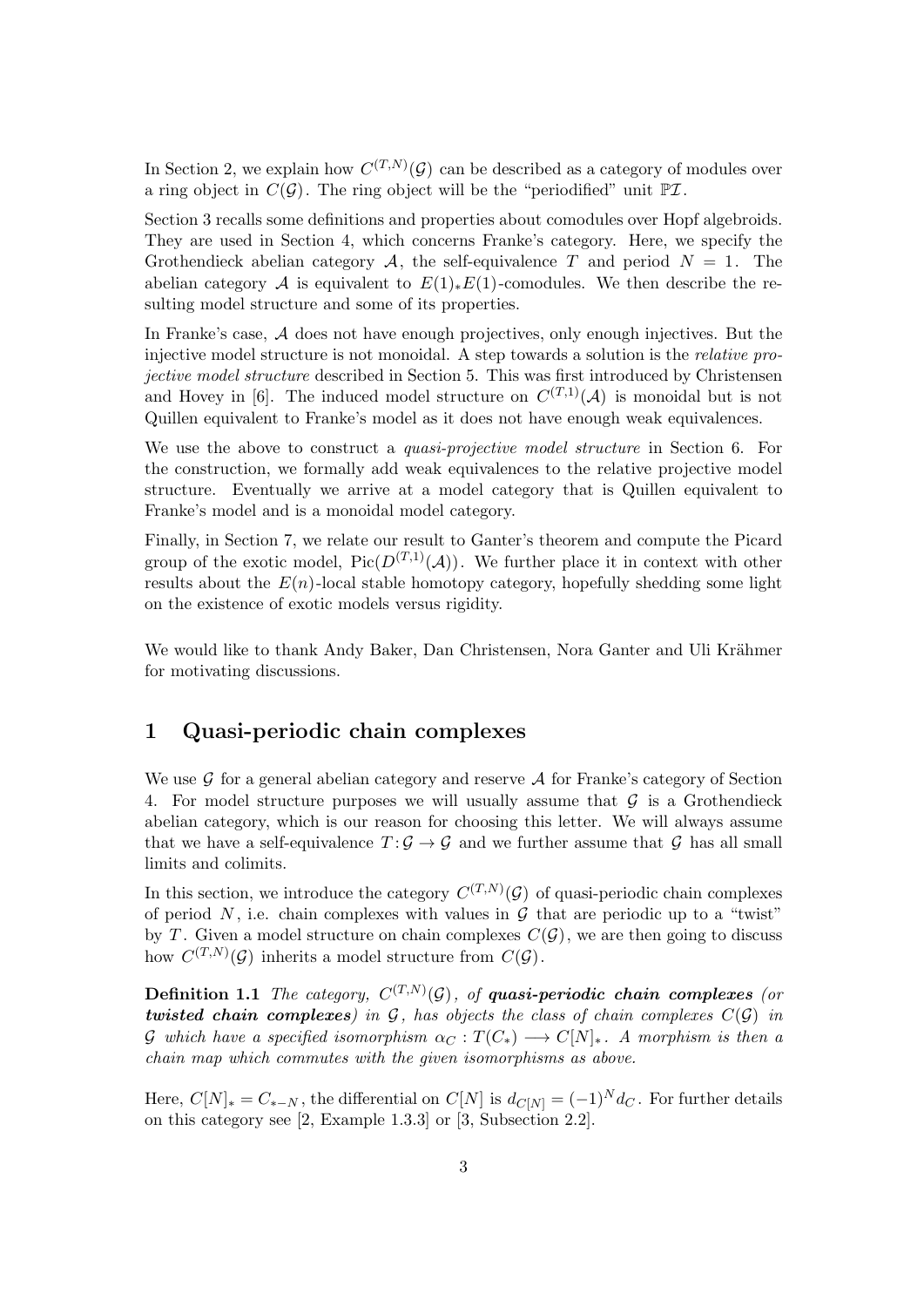The forgetful functor  $U: C^{(T,N)}(\mathcal{G}) \longrightarrow C(\mathcal{G})$  from quasi-periodic chain complexes to chain complexes on  $G$  has both a left and a right adjoint. We are most interested in the left adjoint, which we call **periodification**. Given a chain complex  $M$ , we define

$$
\mathbb{P}M = \bigoplus_{k \in \mathbb{Z}} T^k M[-kN].
$$

Thus  $\mathbb{P}M_n = \bigoplus$ k∈Z  $T^k M_{n+kN}$ . The differential on summand  $T^k M_{n+kN}$  is given by

$$
(-1)^{k} T^{k} d_{n+kN} : T^{k} M_{n+kN} \to T^{k} M_{n+kN-1}.
$$

This is a functor, the action on maps being to send  $g$  to that map which on level  $n$  and summand k is given by  $T^k g_{n+kN}$ . Furthermore  $\mathbb{P}M$  is a quasi-periodic chain complex, the quasi-periodicity isomorphism is the following composite.

$$
T \mathbb{P} M_n = T \bigoplus_{k \in \mathbb{Z}} T^k M_{n+kN} \cong \bigoplus_{k \in \mathbb{Z}} T^{k+1} M_{n+kN}
$$
  
= 
$$
\bigoplus_{k \in \mathbb{Z}} T^{k+1} M_{n+(k+1)N-N}
$$
  
= 
$$
\bigoplus_{k \in \mathbb{Z}} T^{k+1} M[N]_{n+(k+1)N}
$$
  
= 
$$
\mathbb{P} M[N]_n
$$

**Lemma 1.2** The functor  $\mathbb P$  is the left adjoint to the forgetful functor U from quasiperiodic chains on  $G$  to chains on  $G$ .

**Proof** Let  $f: \mathbb{P}M \to X$  be a quasi-periodic chain map. Let  $f_k^n$  be the map from the k-summand of  $\mathbb{P}M_n$  to  $X_n$ , so  $f_k^n: T^kM_{n+kN} \to X_n$ . The collection  $f_0^n: M_n \to X_n$ defines a chain map  $\hat{f}: M \to X$ .

For the inverse, let  $g: M \to X$  be a chain map. Define a collection  $g_k^n$  by the following composite, where the second map is coming from the quasi-periodic structure of  $X$ .

$$
T^k M_{n+kN} \xrightarrow{T^k g_{n+kN}} T^k X_{n+kN} \xrightarrow{(\alpha_X)^k} X_n
$$

We then define a map  $\tilde{g} : \mathbb{P}M \to X$ , which on summand k is  $g_k^n$ . To see that  $\tilde{g}$  is a quasi-periodic map, we note that the following diagram commutes

$$
T \mathbb{P}M \xrightarrow{T\tilde{g}} TX
$$
  
\n
$$
\downarrow_{\alpha_{\mathbb{P}M}} \qquad \qquad \downarrow_{\alpha_X}
$$
  
\n
$$
\mathbb{P}M[N] \xrightarrow{\tilde{g}[N]} X[N]
$$

because the diagram below commutes.

$$
TT^{k}M_{n+kN} \xrightarrow{\text{TT}^{k}g_{n+kN}} TT^{k}X_{n+kN} \xrightarrow{(\alpha_{X})^{k}} TX^{n}
$$
\n
$$
\downarrow = \qquad \qquad \downarrow = \qquad \qquad \downarrow \alpha_{X}
$$
\n
$$
T^{k+1}M_{n+kN} \xrightarrow{\text{T}^{k+1}g_{n+kN}} T^{k+1}X_{n+kN} \xrightarrow{(\alpha_{X})^{k+1}} X_{n-N}
$$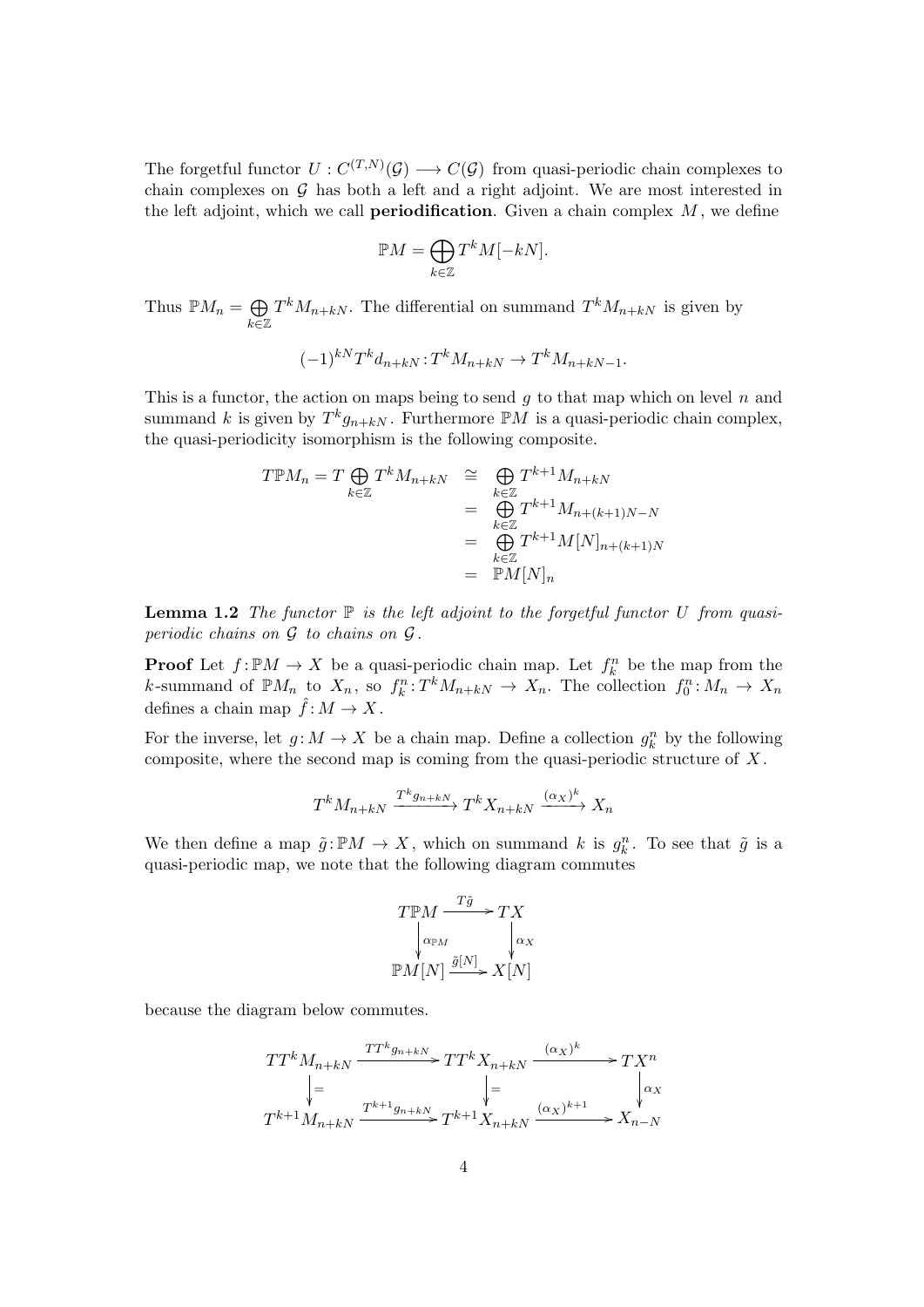It is simple to check that  $\tilde{g}$  is compatible with the differentials. That  $\hat{\tilde{g}} = g$  is immediate. One can also check that  $\tilde{\hat{f}} = f$ , by noting that the diagram below commutes. This holds since f is quasi-periodic and the top path is  $\tilde{f}_k^n$  whereas the lower path is  $f_k^n$ .



A dual argument will show that the forgetful functor has a right adjoint  $\mathbb{R}$ , which sends a chain complex M to the quasi-periodic chain complex  $\mathbb{R}M = \prod_{k \in \mathbb{Z}} T^k M[-k]$ .

**Proposition 1.3** Assume that there is a cofibrantly generated model structure on  $C(G)$ and that  $T$  is a left Quillen functor. Then the forgetful functor

$$
U: C^{(T,N)}(\mathcal{G}) \longrightarrow C(\mathcal{G})
$$

creates a model structure on  $C^{(T,N)}(\mathcal{G})$ . That is, there is a model structure on the category of quasi-periodic chain complexes,  $C^{(T,N)}(\mathcal{G})$ , where a map f is a weak equivalence or a fibration if and only if  $Uf$  is so in  $C(G)$ .

**Proof** Let  $I$  be the generating cofibrations and  $J$  the generating trivial cofibrations of  $C(G)$ . Using the lifting criterion of [7, Theorem 11.3.2], one only needs to show that  $\mathbb{P}I$  and  $\mathbb{P}J$  satisfy the small-object argument and that a  $\mathbb{P}J$ -cell complex is a weak equivalence. Since the forgetful functor is both a left and a right adjoint, it preserves all colimits, thus  $\mathbb{P}I$  and  $\mathbb{P}J$  satisfy the small-object argument. Since  $\mathbb{P}$  preserves acyclic cofibrations, it follows that applying  $U$  to a  $\mathbb{P}J$ -cell complex gives an acyclic cofibration in  $C(G)$ . Thus the forgetful functor takes PJ-cell complexes to weak equivalences.

The above proposition implies that the adjoint functor pair  $(\mathbb{P}, U)$  is a Quillen adjunction with  $\mathbb P$  being the left and  $U$  being the right Quillen functor. Note that this model structure on  $C^{(T,N)}(\mathcal{G})$  is also cofibrantly generated with the generating cofibrations being the image of the generating cofibrations in  $C(\mathcal{G})$  under the functor  $\mathbb{P}$ , see [8, Appendix 1].

**Lemma 1.4** The functor  $\mathbb P$  preserves quasi-isomorphisms.

**Proof** The functor  $T$  is an equivalence, hence it preserves quasi-isomorphisms, as does the shift functor. Since  $\mathbb P$  is just an infinite direct sum of shifts and applications of T, it preserves homology isomorphisms.

One particular model structure that will be of interest is the model structure created in  $[2]$ . It is used on the algebraic model for the K-local stable homotopy category. We will discuss this category in more detail in Section 4. We add the assumption that  $\mathcal G$ is a Grothendieck abelian category so that we have cofibrant generation. Note that a Grothendieck abelian category always has enough injectives [9, Corollary X.4.3] and every object is small [10, Proposition A.2.].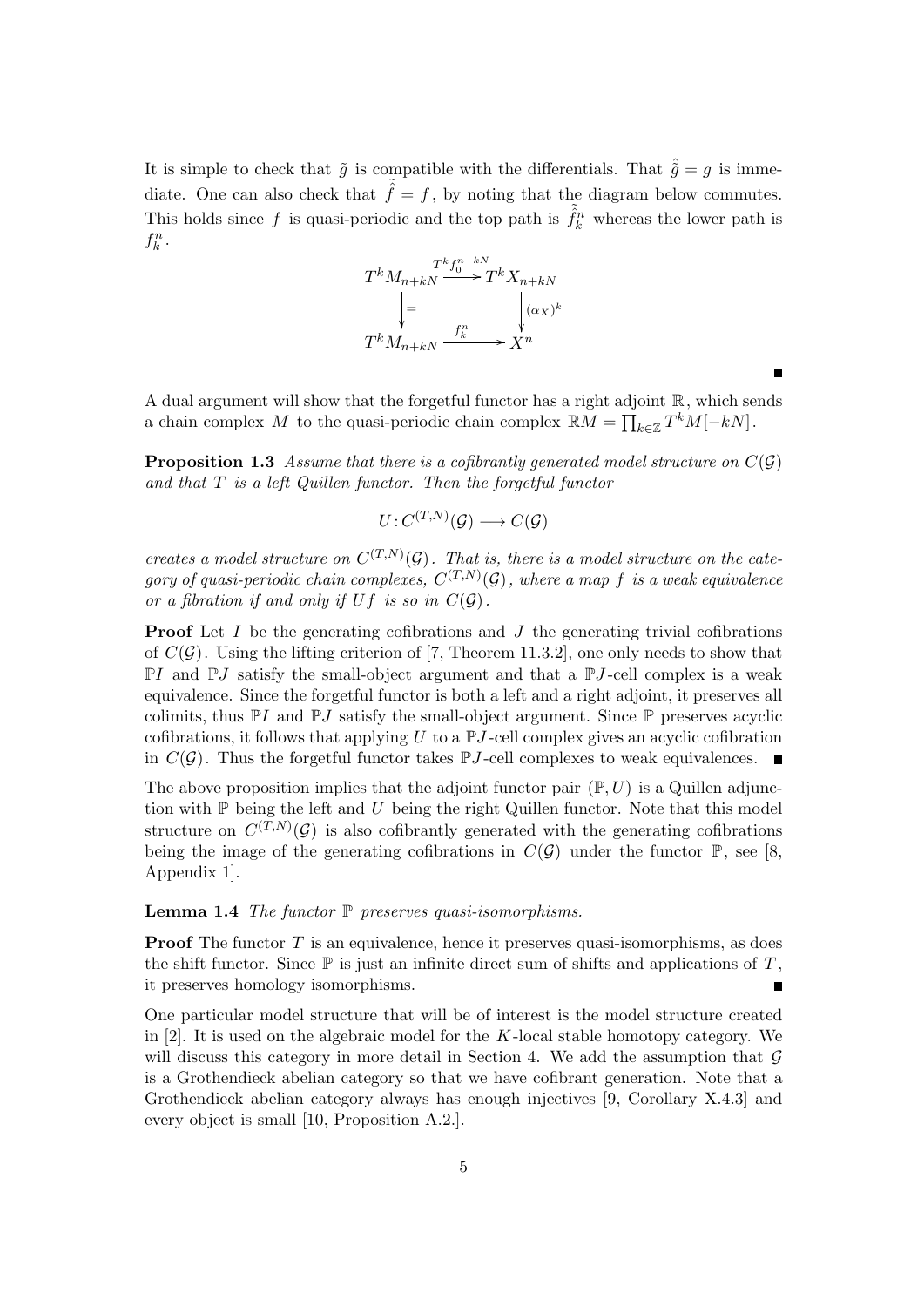**Definition 1.5** A Grothendieck abelian category  $\mathcal{G}$  is a cocomplete abelian category, where filtered colimits commute with finite limits. Further, there is a **generator**  $G$ , that is,  $\mathcal{G}(G, -)$  is faithful.

**Lemma 1.6** If  $\mathcal G$  is a Grothendieck abelian category, then there is a cofibrantly generated model structure on  $C^{(T,N)}(\mathcal{G})$  with the quasi-isomorphisms as the weak equivalences and the monomorphisms as the cofibrations. We call this the **injective model** structure.

**Proof** For  $C(G)$  this is [11, Proposition 3.13], which uses Theorem 6.1. We can lift this model structure to  $C^{(T,N)}(\mathcal{G})$  using the above results.

At this point we would like to mention some parallels to topology. The main example of interest is the category  $C^1(\mathcal{A})$ , a special case of  $C^{(T,N)}(\mathcal{G})$ . We introduce it in Section 4. It comes with an equivalence of triangulated categories

$$
\mathcal{R}: D^1(\mathcal{A}) \longrightarrow \text{Ho}(L_1\mathcal{S}).
$$

Here,  $D^1(\mathcal{A})$  is the homotopy category of  $C^1(\mathcal{A})$  with the injective model structure. Further, Ho( $L_1S$ ) denotes the K-local stable homotopy category at  $p > 2$ . The chain complex corresponding to the sphere  $L_1S^0$  under  $\mathcal R$  is exactly  $\mathbb P\mathcal I$ . So in our construction, we would like the periodified unit  $\mathbb{P} \mathcal{I}$  to play the role of a localised sphere.

The stable homotopy category itself is not equivalent to a category of chain complexes. However, the reader might find the constructions in this section similar to the following adjunction

$$
L_1 = - \wedge^L L_1 S^0 : \text{Ho}(\mathcal{S}) \rightleftarrows \text{Ho}(L_1 \mathcal{S}) : U.
$$

Localisation with respect to  $K_{(p)}$  equals smashing with  $L_1S^0$ , which is left adjoint to the forgetful functor.

# 2 Quasi-periodic chain complexes as modules

We describe the category of quasi-periodic chain complexes as a category of modules over a specifically chosen monoid. It gives a nice description of the monoidal structure of  $C^{(T,N)}(\mathcal{G})$ .

We now assume that G is a closed symmetric monoidal category with tensor product  $\otimes$ and unit  $I$ . Here  $\mathcal G$  has both a tensor product and an internal homomorphism object  $F(-,-)$ , which are related by the usual adjunction. In this case we must make further assumptions on  $T$ . We want  $T$  to behave like  $N$ -fold suspension, in particular we do not require  $T$  to be a monoidal functor.

**Definition 2.1** We say that  $T$  is **compatible** with the monoidal structure if there is a natural isomorphism of functors

$$
m: T \to T\mathcal{I} \otimes (-).
$$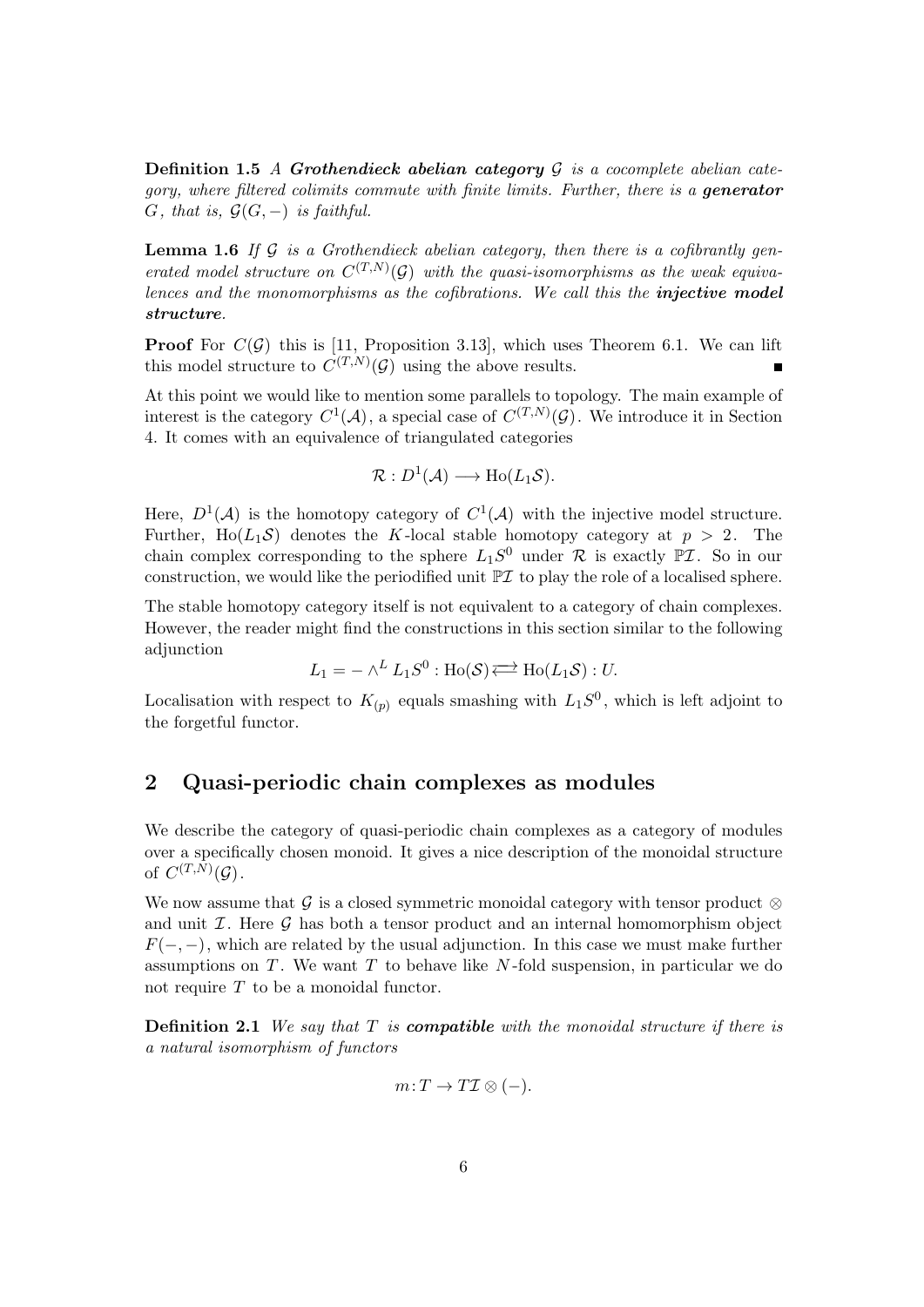If  $T$  is compatible with the monoidal structure then for any  $X$  and  $Y$  there is a natural isomorphism  $T(X \otimes Y) \to TX \otimes Y$ .

**Lemma 2.2** If T is compatible with the monoidal structure, so is  $T^n$ , for any  $n \in \mathbb{Z}$ . There are natural isomorphisms

$$
TF(X, Y) \cong F(T^{-1}X, Y) \cong F(X, TY).
$$

From now on we assume that  $T$  is compatible with the monoidal structure. We can think of  $\mathcal I$  as an object of  $C(\mathcal G)$  concentrated in degree zero. We show that  $\mathbb P\mathcal I$  is a monoid in  $C(G)$  and that the category of quasi-periodic chain complexes is isomorphic to the category of  $\mathbb{P} \mathcal{I}$ -modules.

**Proposition 2.3** The category of quasi-periodic chain complexes,  $C^{(T,N)}(\mathcal{G})$ , is isomorphic to the category of  $\mathbb{P} \mathcal{I}$ -modules in  $C(\mathcal{G})$ .

**Proof** First of all, we prove that if  $X$  is a quasi-periodic cochain complex, then  $X$  has a natural action of  $\mathbb{P}\mathcal{I}$ . We start by writing out level n of  $\mathbb{P}\mathcal{I}\otimes X$ , the tensor product in the category of chain complexes:

$$
(\mathbb{P}\mathcal{I}\otimes X)_n = \bigoplus_{k\in\mathbb{Z}} T^k \mathcal{I}[-kN] \otimes X_{n+kN} \cong \bigoplus_{k\in\mathbb{Z}} T^k X_{n+kN} \cong \mathbb{P}X_n
$$

the action map is then induced by the structure map of  $X$  and the fold map

$$
\bigoplus_{k\in\mathbb{Z}} T^k X_{n+kN} \to \bigoplus_{k\in\mathbb{Z}} X_n \to X_n.
$$

It is easy to check that this map is associative and unital, the unit of  $\mathbb{P} \mathcal{I}$  being the obvious inclusion  $\mathcal{I} \to \mathbb{P}\mathcal{I}$ . We note that the differential of

$$
(\mathbb{P}\mathcal{I}\otimes X)_n\cong \bigoplus_{k\in\mathbb{Z}}T^kX_{n+kN}
$$

is given by  $(-1)^{k} T^{k} d_{n+kN}$ , which tells us that the differentials are compatible with the action  $\mathbb{P} \mathcal{I} \otimes X \to X$ .

For the converse we prove that if Y is a  $\mathbb{P} \mathcal{I}$ -module, then Y is a quasi-periodic chain complex. The action map of  $Y$  takes the following form:

$$
(\mathbb{P}\mathcal{I}\otimes X)_n \cong \bigoplus_{k\in\mathbb{Z}} T^k Y_{n+kN} \to Y_n.
$$

Let

$$
\phi(k)_n : T^k Y_{n+kN} \to Y_n
$$

be the  $k$  component of the above map. We can assemble these to obtain a map

$$
\phi(k): T^k Y \to Y[kN].
$$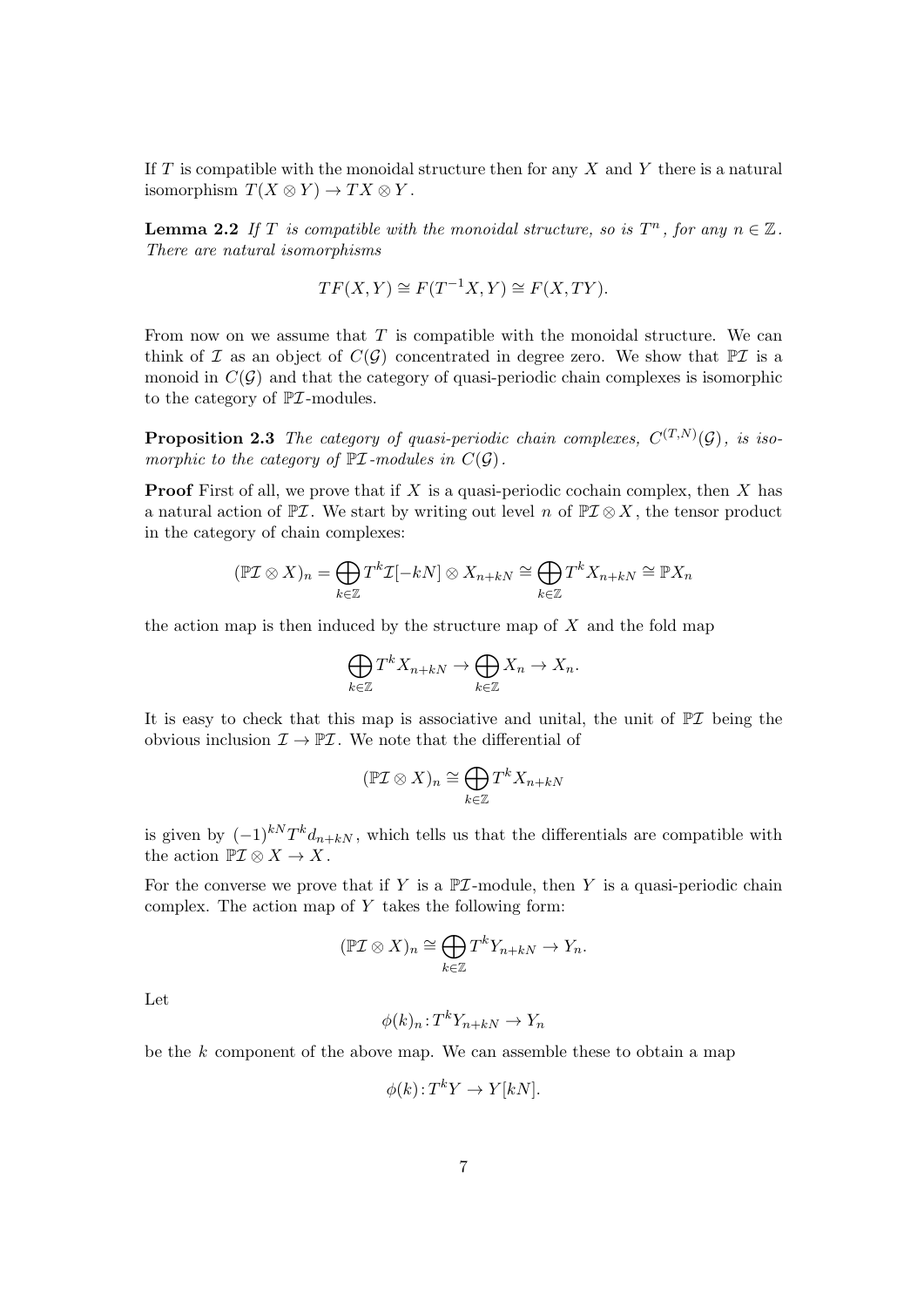We need to see that  $\phi(1)$  is an isomorphism, it will be our periodicity map. Since the action map is unital,  $\phi(0)$  is the identity. Associativity of the action shows that

$$
\phi(l+k) = \phi(k)\phi(l),
$$

in particular

$$
\phi(1)\phi(-1) = \phi(0) = \phi(-1)\phi(1),
$$

so  $\phi(1)$  is an isomorphism.

Another consequence of our computations is the following, which says that  $\mathbb P$  is compatible with the monoidal structure.

Corollary 2.4 There is an isomorphism of quasi-periodic chain complexes  $\mathbb{P} \mathcal{I} \otimes X \cong$  $\mathbb{P}X$ , which is natural in X.

Thus we have shown that the category of quasi-periodic chain complexes and  $\mathbb{P} \mathcal{I}$ modules are isomorphic. We can also think of  $\mathbb P$  as an monad on the category of chain complexes of objects of  $\mathcal{G}$ , we can then describe  $C^{(T,N)}(\mathcal{G})$  as the category of modules over this monad. We make no use of this monad description.

A result by Schwede and Shipley states that if a monoidal model category satisfies the monoid axiom [12, Definition 3.3], then there is an induced model structure on the category of modules over a fixed commutative monoid. We apply this result to our case and arrive at the following.

**Proposition 2.5** Assume that there is a model structure on  $C(G)$  which is cofibrantly generated, monoidal and satisfies the monoid axiom. Then the category of  $\mathbb{P} \mathcal{I}$ -modules has a cofibrantly generated model structure where the weak equivalences and fibrations are the underlying weak equivalences and fibrations. The generating cofibrations and acyclic cofibrations are given by applying  $\mathbb{P} \mathcal{I} \otimes (-)$  to the generating cofibrations and acyclic cofibrations of  $C(G)$ .

**Corollary 2.6** This model category on  $C^{(T,N)}(\mathcal{G})$  is precisely the model category of quasi-periodic chain complexes with the lifted model structure. Furthermore, since  $\mathbb{P} \mathcal{I}$ is a commutative monoid, this model category is monoidal and satisfies the monoid axiom, with monoidal product given as the tensor over  $\mathbb{P}\mathcal{I}: X \otimes_{\mathbb{P}\mathcal{I}} Y$ .

This follows from [12, Theorem 4.1].

# 3 Comodules over Hopf algebroids

We are going to recall some definitions, conventions and basic properties about comodules over a Hopf algebroid as this is the abelian category we are most interested in. We refer to [13] and [14, Appendix B.3] for more details.

Let k be a commutative ring. Then a **Hopf algebroid** is a pair  $(A, \Gamma)$  of commutative  $k$ -algebras such that for every  $k$ -algebra  $B$ , the pair

 $(\text{Hom}_{k-alg}(A, B), \text{Hom}_{k-alg}(\Gamma, B))$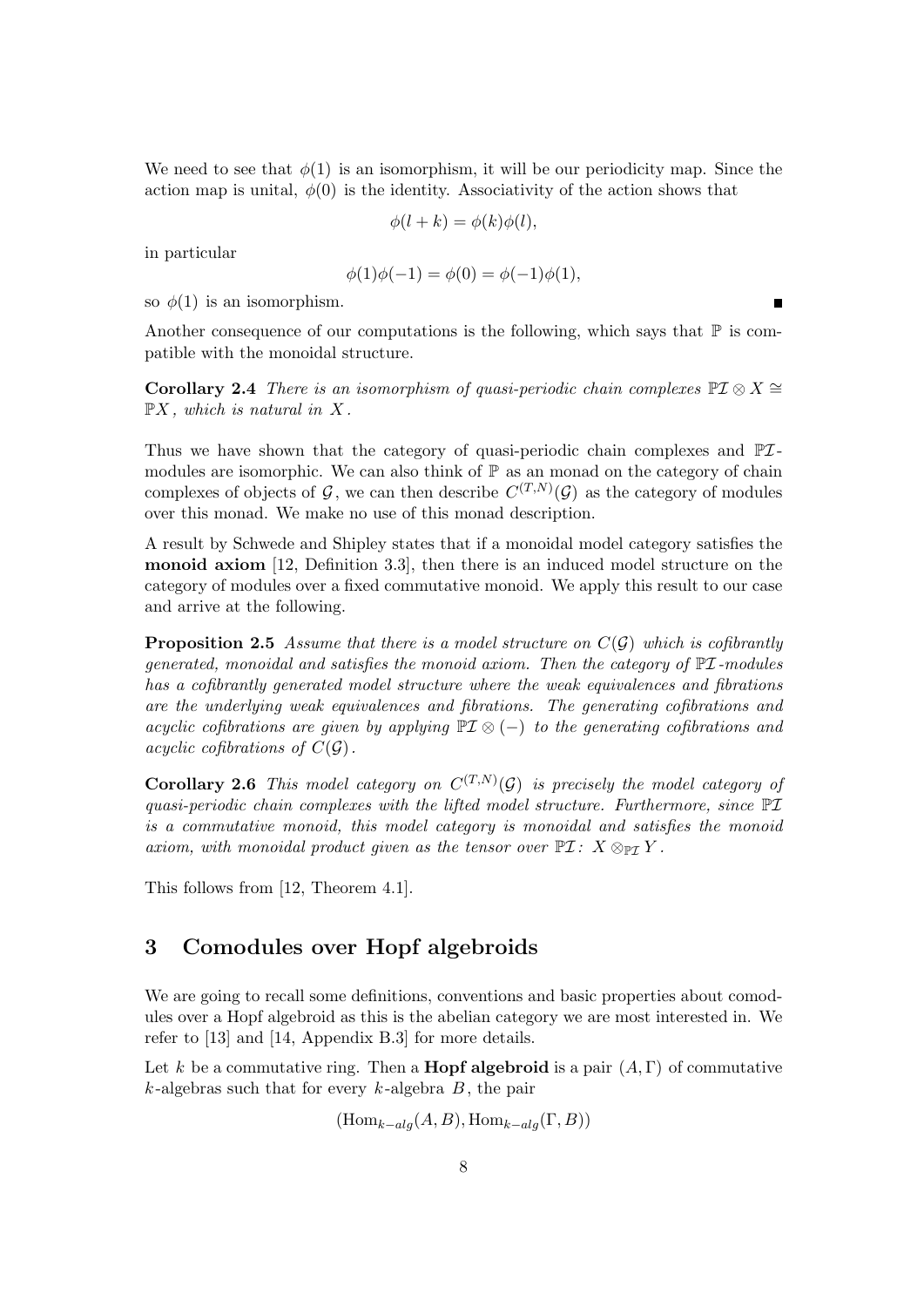forms a groupoid (i.e. a small category where every morphism is an isomorphism) with  $Hom_{k-alq}(A, B)$  being the objects and  $Hom_{k-alq}(\Gamma, B)$  being the morphisms. This means that there are structure maps

- $\Delta : \Gamma \longrightarrow \Gamma \otimes_A \Gamma$  (coproduct, inducing composition of morphisms)
- $c : \Gamma \longrightarrow \Gamma$  (conjugation, inducing inverses)
- $\epsilon : \Gamma \longrightarrow A$  (augmentation, inducing identity morphisms)
- $\eta_R : A \longrightarrow \Gamma$  (right unit, inducing target)
- $\eta_L : A \longrightarrow \Gamma$  (left unit, inducing source)

satisfying certain conditions. Note that  $\eta_R$  and  $\eta_L$  make  $\Gamma$  into an A-bimodule. By  $\otimes_A$  we mean the tensor product of A-bimodules.

For technical reasons we are going to consider only **flat Adams Hopf algebroids**, i.e. Hopf algebroids  $(A, \Gamma)$  where  $\Gamma$  is a filtered colimit of finitely generated projectives over A. The main topological example we have in mind are Hopf algebroids of the form  $(R_*, R_*R)$  where R is a topologically flat commutative ring spectrum.

**Definition 3.1** A  $(A, \Gamma)$ -comodule is a left A-module M together with a map

$$
\psi_M: M \longrightarrow \Gamma \otimes_A M
$$

satisfying a coassociativity and counit condition.

The category  $(A, \Gamma)$ -comod is a cocomplete abelian category [13, Lemma 1.1.1]. It is also a closed monoidal category with symmetric monoidal product  $\wedge$  with unit A. For two  $(A, \Gamma)$ -comodules M and N,  $M \wedge N$  denotes the tensor product of M and N as left  $A$ -modules  $(A$  is assumed to be commutative). The comodule structure map is then given by

$$
M\otimes N\xrightarrow{\psi_M\otimes\psi_N}(\Gamma\otimes_AM)\otimes(\Gamma\otimes_A N)\xrightarrow{\gamma}\Gamma\otimes_A(M\otimes N)
$$

where

$$
\gamma((x\otimes m)\otimes_A(y\otimes n))=xy\otimes_A(m\otimes n),
$$

see [13, Lemma 1.1.2]. As for the closed structure, the right adjoint of the monoidal product  $\wedge$  is denoted by  $F(-, -)$ . It is left exact in the first variable and right exact in the second one. If  $M$  is finitely presented over  $A$ , then

$$
F(M, N) \cong A\text{-mod}(M, N)
$$

as A-modules, but  $F(M, N)$  is generally not isomorphic to  $(A, \Gamma)$ -comod $(M, N)$ . For more properties of  $F$  see [13, Subsection 1.3].

When one has a flat Adams Hopf algebroid, the category of comodules is a Grothendieck abelian category by [13, Propositions 1.4.1 and 1.4.4]. This property will be important for Sections 5 and 6.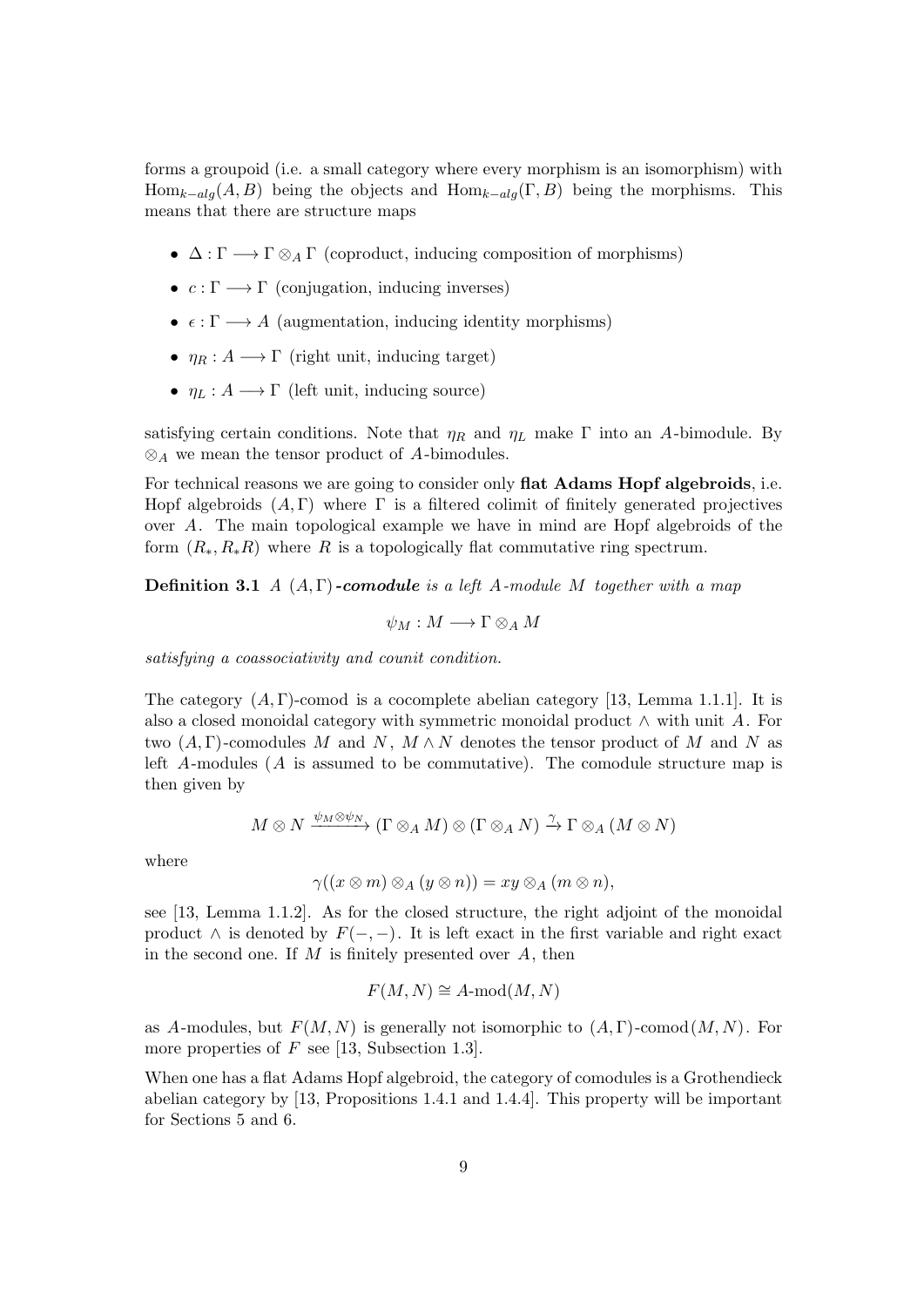By  $C(A, \Gamma)$  we mean the category of chain complexes in  $(A, \Gamma)$ -comodules. There are two model structures on  $C(A, \Gamma)$  as described in [13], namely the relative projective model which we consider in Section 5 and the homotopy model structure. The homotopy model structure is a Bousfield localisation of the relative model structure and has various technical advantages over the latter. However, for our purposes it is more appropriate to consider the relative model structure. Let us summarise a few properties.

**Theorem 3.2 (Hovey)** The relative projective model structure on  $C(A, \Gamma)$  for a flat Adams Hopf algebroid  $(A, \Gamma)$  is cofibrantly (and finitely) generated, proper, stable and monoidal. The cofibrations are precisely the degreewise split monomorphisms whose cokernel is a complex of relative projectives with no differential. It satisfies the monoid axiom and if X is cofibrant and f is a projective equivalence, then  $X \wedge f$  is a projective equivalence.

## 4 Franke's exotic model

For a spectrum  $E$ , the  $E$ -local stable homotopy category is obtained from the stable homotopy category by formally inverting those maps that induce isomorphisms in  $E_*$ homology. The resulting category is especially sensitive towards phenomena related to E<sup>∗</sup> . For certain special homology theories this is an important structural tool for studying the stable homotopy category itself.

Jens Franke used quasi-periodic chain complexes to give an algebraic description of  $H_0(L_1\mathcal{S})$ , the K-local stable homotopy category at an odd prime p. Equivalently, one can consider the  $E(1)$ -local stable homotopy category for the p-local Adams summand  $E(1)$ . We briefly recall Franke's result, the abelian categories and the self-equivalences used in it.

Theorem 4.1 (Franke) There is an equivalence of categories

$$
\mathcal{R}: D^{2p-2}(\mathcal{B}) \longrightarrow \text{Ho}(L_1\mathcal{S})
$$

where  $D^{2p-2}(\mathcal{B})$  denotes the derived category of quasi-periodic chain complexes over the abelian category  $\mathcal B$  and  $Ho(L_1\mathcal S)$  the  $E(1)$ -local stable homotopy category. Further, there is a natural isomorphism

$$
E(1)_*(\mathcal{R}(C)) \cong \bigoplus_{i=0}^{2p-3} H_i(C)[i].
$$

We would like to remark that Franke's theorem also holds for  $\text{Ho}(L_n\mathcal{S})$  whenever  $n^2 + n < 2p - 2$ . However, the description of the abelian category is less explicit. This is why we only formulate it for  $n = 1$  and  $p > 2$ , although our main results will also hold in the whole of Franke's range.

Let us recall the ingredients of this theorem. We will first describe a category  $A$  which is equivalent to the category of  $E(1)_*E(1)$ -comodules as introduced by Bousfield in [15], see also [16].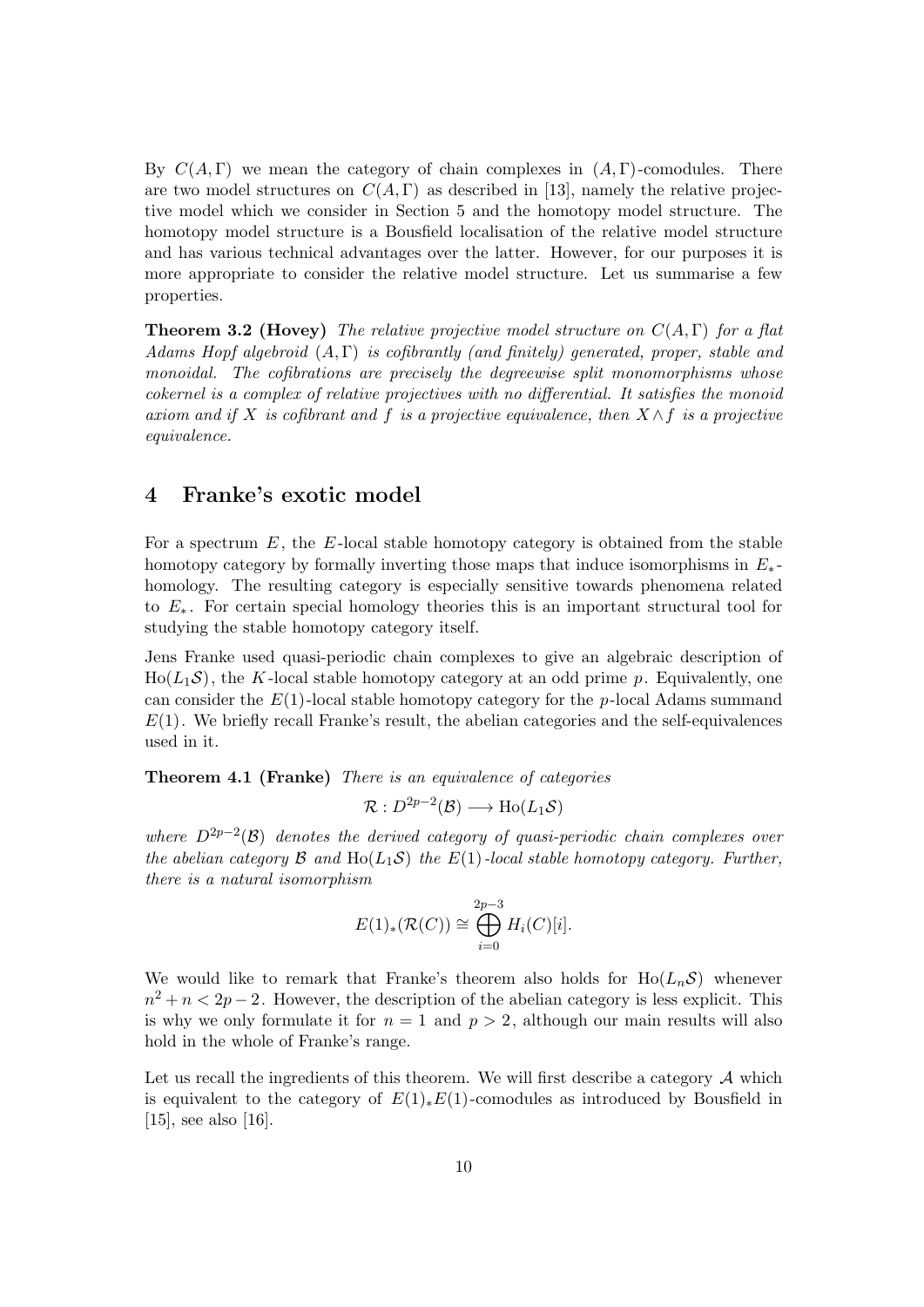**Definition 4.2** Let p be an odd prime, set B to be the category of modules over  $\mathbb{Z}_{(p)}$ (the p-local integers), with Adams operations  $\psi^k$ ,  $k \in \mathbb{Z}_{(p)}^*$ , such that, for each  $M \in \mathcal{B}$ :

• There is an eigenspace decomposition

$$
M\otimes\mathbb{Q}\cong\bigoplus_{j\in\mathbb{Z}}W_{j(p-1)}
$$

such that for all  $w \in W_{j(p-1)}$ , and  $k \in \mathbb{Z}_{(p)}^*$ ,  $(\psi^k \otimes \mathrm{Id})w = k^{j(p-1)}w$ .

• For each  $x \in M$  there is a finitely generated submodule  $C(x)$ , which contains x, such that for all  $m \geq 1$ , there is an n such that the action of  $\mathbb{Z}_{(p)}^*$  on  $C(x)/p^m(x)$ factors through the quotient of  $(\mathbb{Z}/p^{n+1})^*$  by its subgroup of order  $p-1$ .

There is a self-equivalence  $T^{j(p-1)} \colon \mathcal{B} \to \mathcal{B}$ , for each  $j \in \mathbb{Z}$ . It leaves the underlying  $\mathbb{Z}_{(p)}$ -module unchanged but  $\psi^k$  acts on this as  $k^{j(p-1)}\psi^k$   $(k \in \mathbb{Z}_{(p)}^*)$ .

**Definition 4.3** The objects of the category A are collections  $(M_n)_{n\in\mathbb{Z}}$ , with  $M_n \in \mathcal{B}$ , with specified isomorphisms  $T^{p-1}(M_n) \to M_{n+2p-2}$ , for each  $n \in \mathbb{Z}$ .

The category B is then a subcategory of A, an object  $M \in \mathcal{B}$  can be viewed as a collection  $(M_n)$ , where  $M_n = M$  whenever  $n \equiv 0 \mod 2p - 2$  and is zero elsewhere. The isomorphisms are then the identity on objects. So the category  $A$  is isomorphic to the sum of  $2p-2$  shifted copies of  $\beta$ .

Theorem 4.4 (Bousfield, Clarke-Crossley-Whitehouse) The abelian category A is isomorphic to the category of  $(E(1)_*, E(1)_*E(1))$ -comodules.

We note here that the Hopf algebroid  $(E(1)_*, E(1)_*E(1))$  is a flat Adams Hopf algebroid [13, Theorem 1.4.9]. Hence we are consistent with the technical assumptions needed for talking about the relative projective model structure on  $C^{(T,N)}(\mathcal{A})$  later.

**Definition 4.5** We define  $C^1(\mathcal{A})$  to be  $C^{(T^{p-1},1)}(\mathcal{A})$ . Similarly, we rename the category  $C^{(T^{(2p-2)(p-1)},2p-2)}(\mathcal{B})$  as  $C^{2p-2}(\mathcal{B})$ . We also rename both  $T^{p-1}$  and  $T^{(2p-2)(p-1)}$ as T . Note that the two categories are isomorphic.

**Lemma 4.6** The self-equivalence  $T$  is compatible with the monoidal structure on  $A$ in the sense of Definition 2.1.

**Proof** The monoidal product on  $\mathcal{B}$  is given by tensoring over  $\mathbb{Z}_{(p)}$  and allowing  $\mathbb{Z}_{(p)}^*$ to act diagonally. So on  $X \otimes_{\mathbb{Z}_{(p)}} Y$ ,

$$
\psi^k(a\otimes b)=\psi^ka\otimes_{\mathbb{Z}_{(p)}}\psi^kb.
$$

That this product structure satisfies the compatibility conditions is easy to check. The natural isomorphism

$$
T(X \otimes_{\mathbb{Z}_{(p)}} Y) \to TX \otimes_{\mathbb{Z}_{(p)}} Y
$$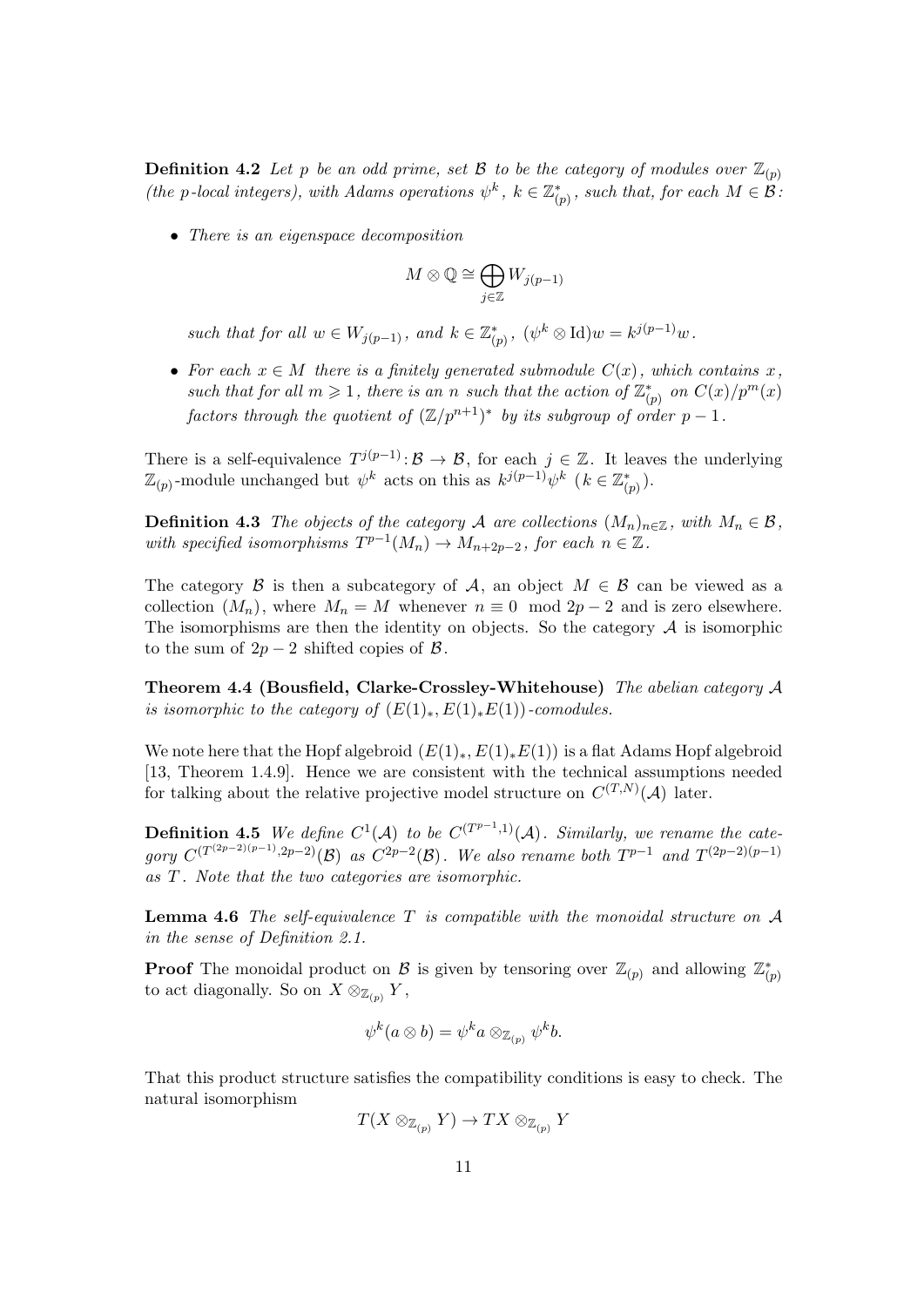is the identity map on underlying sets. To see that this morphism is a map of  $\beta$ , we note that  $T(X \otimes_{\mathbb{Z}_{(p)}} Y)$ ,  $\psi^k$  acts as  $k^{p-1}(\psi^k \otimes \psi^k)$ , whereas on  $TX \otimes_{\mathbb{Z}_{(p)}} Y$ ,  $\psi^k$  acts as  $(k^{p-1}\psi^k) \otimes \psi^k$ . Since we have tensored over  $\mathbb{Z}_{(p)}$ , these are the same. We extend this to a monoidal product on  $A$  in the standard manner:

$$
(M \wedge N)_n = \bigoplus_{a+b=n} M_a \otimes_{\mathbb{Z}_{(p)}} N_b.
$$

The unit is best described as  $E(1)_*$ . It follows immediately that this tensor product is compatible with  $T$ . One could see this equally well by considering the monoidal structure on  $E(1)_*E(1)$ -comodules, see [16].

Following Section 2, the monoidal product defined in the above proof induces a closed monoidal structure on the category  $C^1(\mathcal{A})$ .

Franke constructs a model structure on quasi-periodic chain complexes as follows, see also [2, Example 1.3.3]. A quasi-periodic chain map  $f: X \longrightarrow Y$  is:

- a weak equivalence if it is a quasi-isomorphism
- a fibration if it is a degreewise split epimorphism with strictly injective kernel
- a cofibration if it is a monomorphism.

We call this the **injective model structure**, we briefly mentioned this model structure in Lemma 1.6. A quasi-periodic chain complex is  $C$  is said to be **strictly injective** if it is degreewise injective and every morphism from  $C$  into an acyclic complex  $K$  is nullhomotopic via a quasi-periodic homotopy.

Definition 4.7 In the above special case we denote the respective derived categories of  $C^1(\mathcal{A})$  and  $C^{2p-2}(\mathcal{B})$  by  $D^1(\mathcal{A})$  and  $D^{2p-2}(\mathcal{B})$ .

The main defect of the injective model structure is that it is not monoidal (the pushoutproduct axiom fails). The counterexample is analogous to the one in the injective model structure on chain complexes of R-modules for a ring R [17, Subsection 4.2]. The pushout-product axiom states (in part) that in a monoidal model category with product  $\otimes$ , if one takes two cofibrations  $f: U \longrightarrow V$  and  $g: W \longrightarrow X$ , then the induced map

$$
f \Box g : (V \otimes W) \coprod_{U \otimes W} (U \otimes X) \longrightarrow V \otimes X
$$

is again a cofibration. To see that this is not the case for  $C^1(\mathcal{A})$  with the injective model structure we take

$$
U=\mathbb{P}\mathcal{I},\;\;V=\mathbb{P}(\mathcal{I}\otimes_{\mathbb{Z}_{(p)}}\mathbb{Q}),\;\;W=0\;\;\text{and}\;\;X=\mathbb{P}(\mathcal{I}\otimes_{\mathbb{Z}_{(p)}}\mathbb{Z}/p)
$$

with  $f$  and  $g$  being the obvious inclusions. Remembering that

$$
\mathbb{P}C \wedge_{\mathbb{P}\mathcal{I}} \mathbb{P}D = \mathbb{P}(C \wedge_{\mathcal{I}} D),
$$

we see that the induced pushout-product map is  $X \rightarrow 0$ , which is clearly not a monomorphism and hence not a cofibration.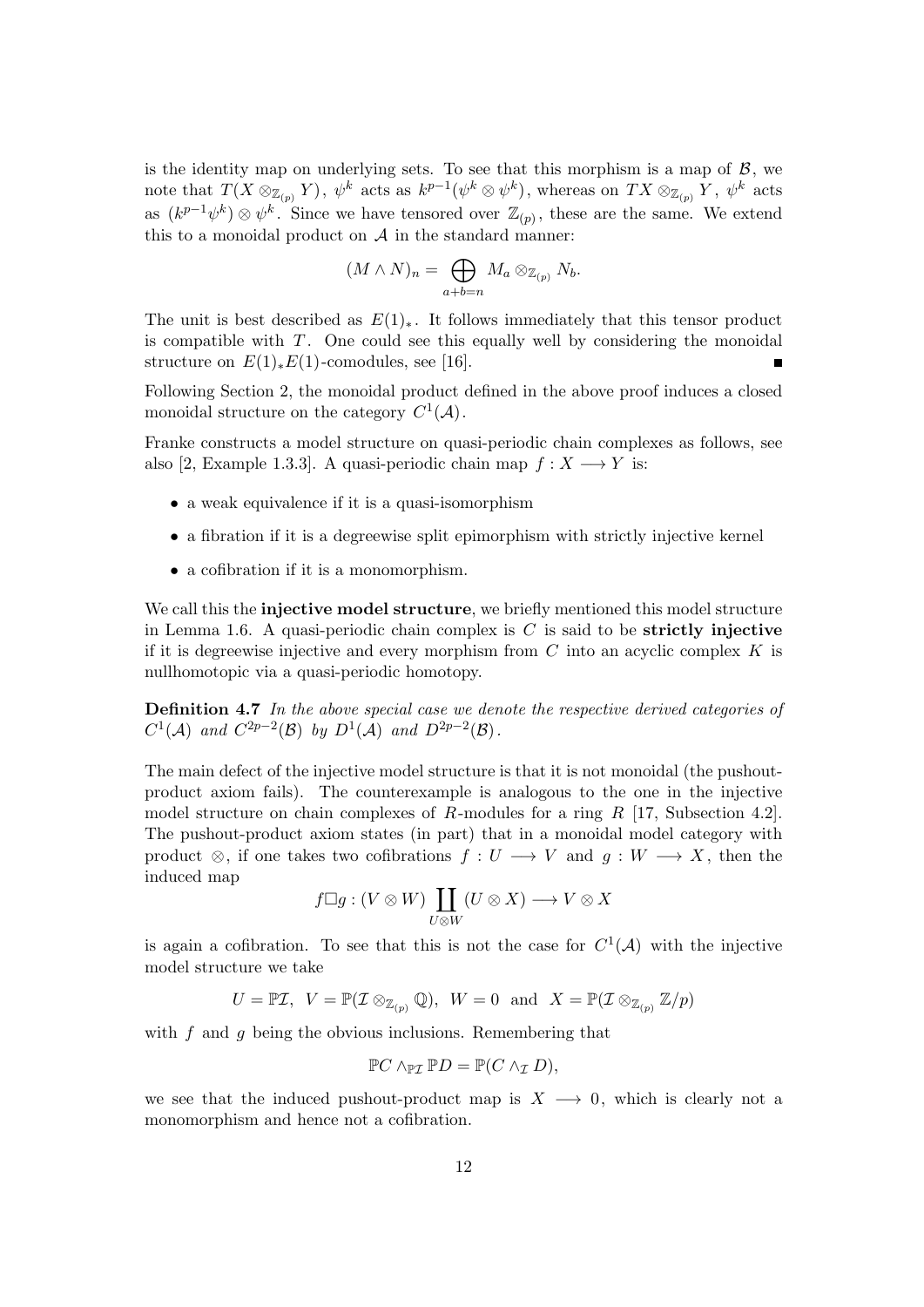## 5 The relative projective model structure

In this section we are going to summarise the relative projective model structure on  $C(G)$ . It is a generalisation of the projective model structure on  $C(R\text{-mod})$  where R is a commutative ring. It was introduced by Christensen and Hovey in [6]. Assuming that the relative projective model structure exists on  $C(G)$  for some G, we are going to discuss the model structure it creates on the quasi-periodic chains  $C^{(T,N)}(\mathcal{G})$ . At the end of this section we specialise to the case of  $C^1(\mathcal{A})$ .

One begins by specifying the objects playing the role of the "projective" objects. This class of chosen objects is called a **projective class**  $P$ , see [6, Def. 1.1]. The objects  $P \in \mathcal{P}$  are called **relative projectives**. A morphism  $f : A \longrightarrow B$  in  $\mathcal{G}$  is called P-epimorphism if it induces an epimorphism  $\mathcal{G}(P, A) \longrightarrow \mathcal{G}(P, B)$  for all P in P. Assuming that  $G$  is cocomplete, one way to obtain a projective class is to take any set S and define P to be the collection of retracts of coproducts of objects in S, [6, Lemma 1.5].

We use the projective class to define a model structure on  $C(\mathcal{G})$ . We say that a chain map  $f: X \longrightarrow Y$  is:

- a P-equivalence if  $f_* : \mathcal{G}(P, X) \longrightarrow \mathcal{G}(P, Y)$  is a quasi-isomorphism in  $C(\mathbb{Z})$  for all  $P \in \mathcal{P}$  (note that  $\mathcal{G}(P, X)$ ) is a chain complex in the usual way with differential  $(d_X)_* : \mathcal{G}(P, X_n) \longrightarrow \mathcal{G}(P, X_{n-1}),$
- a P-fibration if  $\mathcal{G}(P, f)$  is a degreewise surjection for all  $P \in \mathcal{P}$ ,
- a  $P$ -cofibration if it has the left lifting property with respect to all  $P$ -fibrations that are also  $P$ -equivalences.

Theorem 5.1 (Christensen-Hovey) The above three classes form a model structure on the category of chain complexes  $C(G)$  if and only if cofibrant replacements exist.

This model structure is called the relative projective model structure, it is proper whenever it exists. Christensen and Hovey also characterise the cofibrant objects in this model structure.

**Proposition 5.2** A chain map  $i : A \longrightarrow B$  is a P-cofibration in  $C(G)$  if and only if it is a degreewise split monomorphism with  $P$ -cofibrant cokernel.

A chain complex C is cofibrant in  $C(G)$  if and only if it is degreewise relative projective and every map from C to a weakly  $\mathcal P$ -contractible chain complex K is nullhomotopic.

Here, weakly  $P$ -contractible means  $P$ -equivalent to 0.

**Theorem 5.3 (Hovey)** If  $G$  is a Grothendieck abelian category and the projective class is constructed from a set  $S$  (using retracts and coproducts), then the relative projective model structure on  $C(G)$  exists and is cofibrantly generated.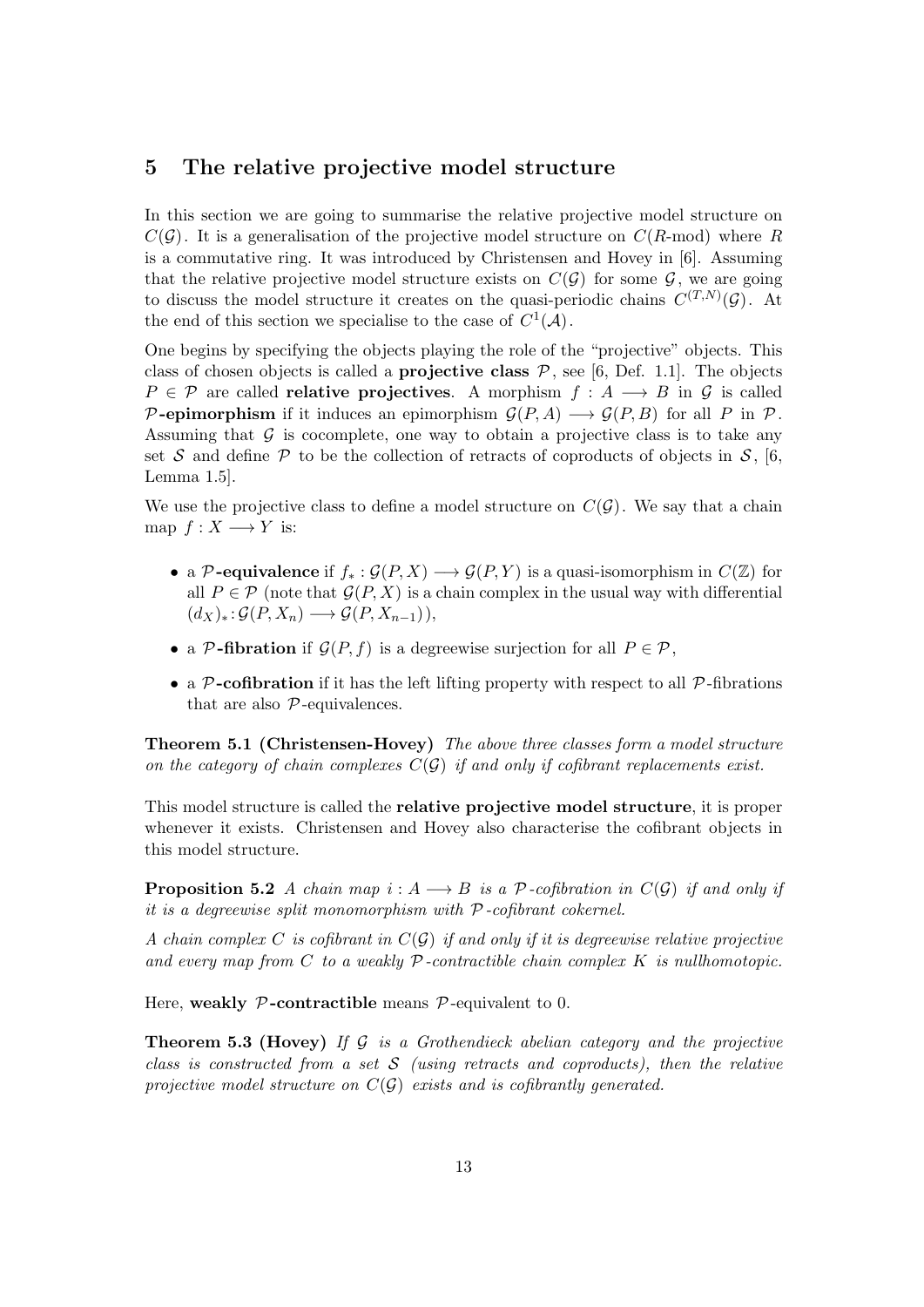The statement regarding cofibrant generation is [6, Theorem 5.7], the generating sets are below.

$$
I = \{S^{n-1}P \to D^nP|P \in \mathcal{S}, n \in \mathbb{Z}\} \quad J = \{0 \to D^nP|P \in \mathcal{S}, n \in \mathbb{Z}\}\
$$

As usual,  $S^{n-1}P$  denotes the chain complex that only consists of P concentrated in degree  $n-1$  and  $D<sup>n</sup>P$  is the chain complex with P in degrees  $n-1$  and n (and zeroes elsewhere) with the identity as the only non-trivial differential.

We further assume that  $T(\mathcal{P}) = \mathcal{P}$ . This implies that T is left Quillen functor, as it preserves the generating sets above.

**Proposition 5.4** Say that a map of  $C^{(T,N)}(\mathcal{G})$  is a P-equivalence or a P-fibration if it is so as a map of  $C(G)$ . Then these classes of maps define a cofibrantly generated model structure on quasi-periodic chains  $C^{(T,N)}(\mathcal{G})$ .

Before we prove the proposition, it is worth mentioning that quasi-isomorphisms are not necessarily  $\mathcal{P}$ -equivalences. But in Franke's model, the weak equivalences are exactly the quasi-isomorphisms. We will see in Proposition 5.14 that consequently the relative projective model structure and Franke's injective model structure are not Quillen equivalent. However, the relative projective model structure provides a vital intermediate step towards a model structure Quillen equivalent to Franke's model with better properties than the injective model.

We continue with the proof of Proposition 5.4

Proof It is immediate that this model structure is precisely that created by the forgetful functor

$$
U: C^{(T,N)}(\mathcal{G}) \longrightarrow C(\mathcal{G})
$$

as discussed in Proposition 1.3. The generating cofibrations and acyclic cofibrations are given by the sets

$$
\mathbb{P}I = \{ \mathbb{P}S^{n-1}P \to \mathbb{P}D^nP|P \in \mathcal{S}, n \in \mathbb{Z} \} \quad \mathbb{P}J = \{ 0 \to \mathbb{P}D^nP|P \in \mathcal{S}, n \in \mathbb{Z} \}
$$

 $\blacksquare$ 

where  $\mathbb P$  is the periodification functor defined in Section 1.

**Corollary 5.5** A cofibration of  $C^{(T,N)}(\mathcal{G})$  is a cofibration of  $C(\mathcal{G})$ . An acyclic cofibration of  $C^{(T,N)}(\mathcal{G})$  is an acyclic cofibration of  $C(\mathcal{G})$ . Thus the functor  $\mathbb R$  defined in Section 1 is a right Quillen functor, with left adjoint U .

Proof We prove the first of these statements, the proof of the second is identical (it also follows from the fact that U preserves cofibrations and weak equivalences). The third follows immediately.

Since T is a left Quillen functor, the periodification  $\mathbb{P}: C(\mathcal{G}) \to C(\mathcal{G})$  is also a left Quillen functor. Hence the set  $\mathbb{P}I$  above consists of cofibrations of  $C(\mathcal{G})$ . It follows immediately that  $\mathbb{P}I$ -cof (as constructed in the category  $C(\mathcal{G})$ ) is contained in the class of cofibrations of  $C(G)$ . In turn, applying U to an element of the class  $\mathbb{P}I$ -cof (as constructed in the category  $C^1(\mathcal{G})$ ) gives a cofibration of  $C(\mathcal{G})$ .  $\blacksquare$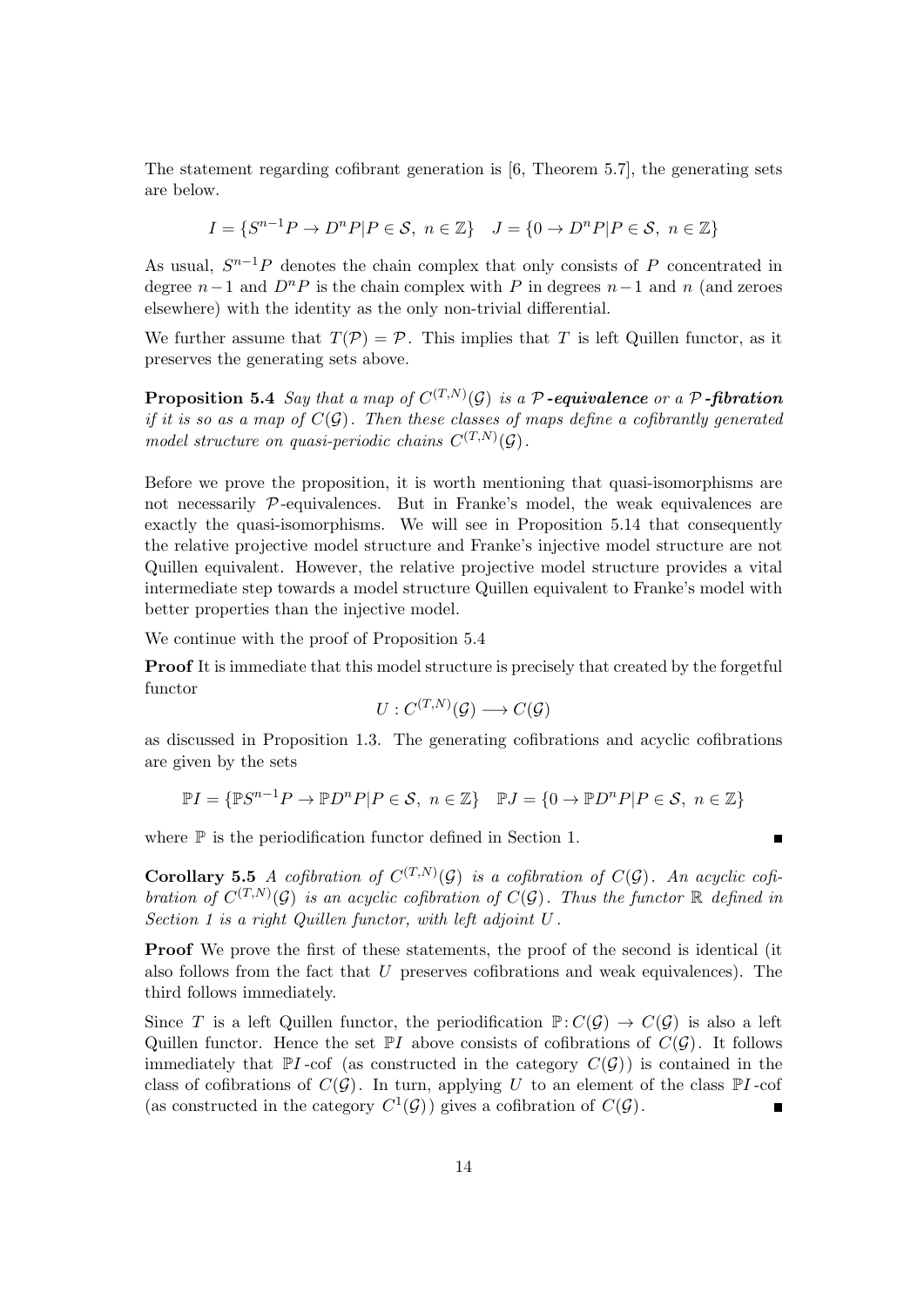Let us now give a characterisation of the cofibrant objects in  $C^{(T,N)}(\mathcal{G})$  and the cofibrations. These results follow a well-known standard argument (for an example see [6, Section 2) but we include them for completeness' sake. Of course, since  $C^{(T,N)}(\mathcal{G})$  is cofibrantly generated, we can use the usual description of cofibrant objects as retracts of relative cell complexes.

**Lemma 5.6** A quasi-periodic chain complex C is cofibrant in  $C^{(T,N)}(\mathcal{G})$  if and only if it is degreewise relative projective and every map from  $C$  to a weakly  $P$ -contractible quasi-periodic chain complex  $K$  is nullhomotopic with quasi-periodic homotopy.

**Proof** Let C be degreewise relative projective and assume that every map from C to a weakly  $\mathcal P$ -contractible quasi-periodic chain complex K is nullhomotopic with quasiperiodic homotopy. We are going to show that the inclusion  $0 \rightarrow C$  has the left lifting property with respect to all acyclic fibrations  $f : X \longrightarrow Y$ , that is, there is a lift in the diagram



As C is degreewise relative projective and  $f: X \longrightarrow Y$  is a P-epimorphism, there are degreewise lifts  $\gamma_n : C_n \longrightarrow X_n$ . We can choose those lifts to be quasi-periodic, so

$$
\gamma_{n-N} = \alpha_X \circ T\gamma_n \circ \alpha_C^{-1},
$$

by simply choosing lifts in degrees 0 to  $N-1$  and extending. However, these maps  $\gamma_n$ do not necessarily form a chain map, so we are going to add an extra term to obtain a chain map.

Consider the degree-wise defined map

$$
\partial := d_X \circ \gamma - \gamma \circ d_C
$$

from C to X. Then  $f \circ \partial = 0$ , so there is a lift  $F : C \longrightarrow K[1]$  where K is the kernel of the acyclic fibration f, thus  $F \circ j = \partial$ , where  $j: K \longrightarrow X$  is the inclusion. One can check that  $F$  is not just a degreewise map in  $\mathcal G$  but a chain map. (Note that  $d_{K[1]} = -d_K$ .) This map F can also be chosen to be a quasi-periodic map.

The kernel  $K$  is weakly contractible, so by assumption  $F$  is nullhomotopic with quasiperiodic nullhomotopy, i.e. there is a family of maps

$$
h_n:C_n\longrightarrow K_n
$$

such that

$$
F_n = h_{n-1} \circ d_C + d_{K[1]} \circ h_n
$$

and

$$
h_{n-N} = \alpha_K \circ Th_n \circ \alpha_C^{-1}.
$$

Now define the desired lift  $\tilde{g}$  as  $\tilde{g} := \gamma + j \circ h$ . This is a quasi-periodic chain map by construction and satisfies  $f \circ \tilde{q} = q$ .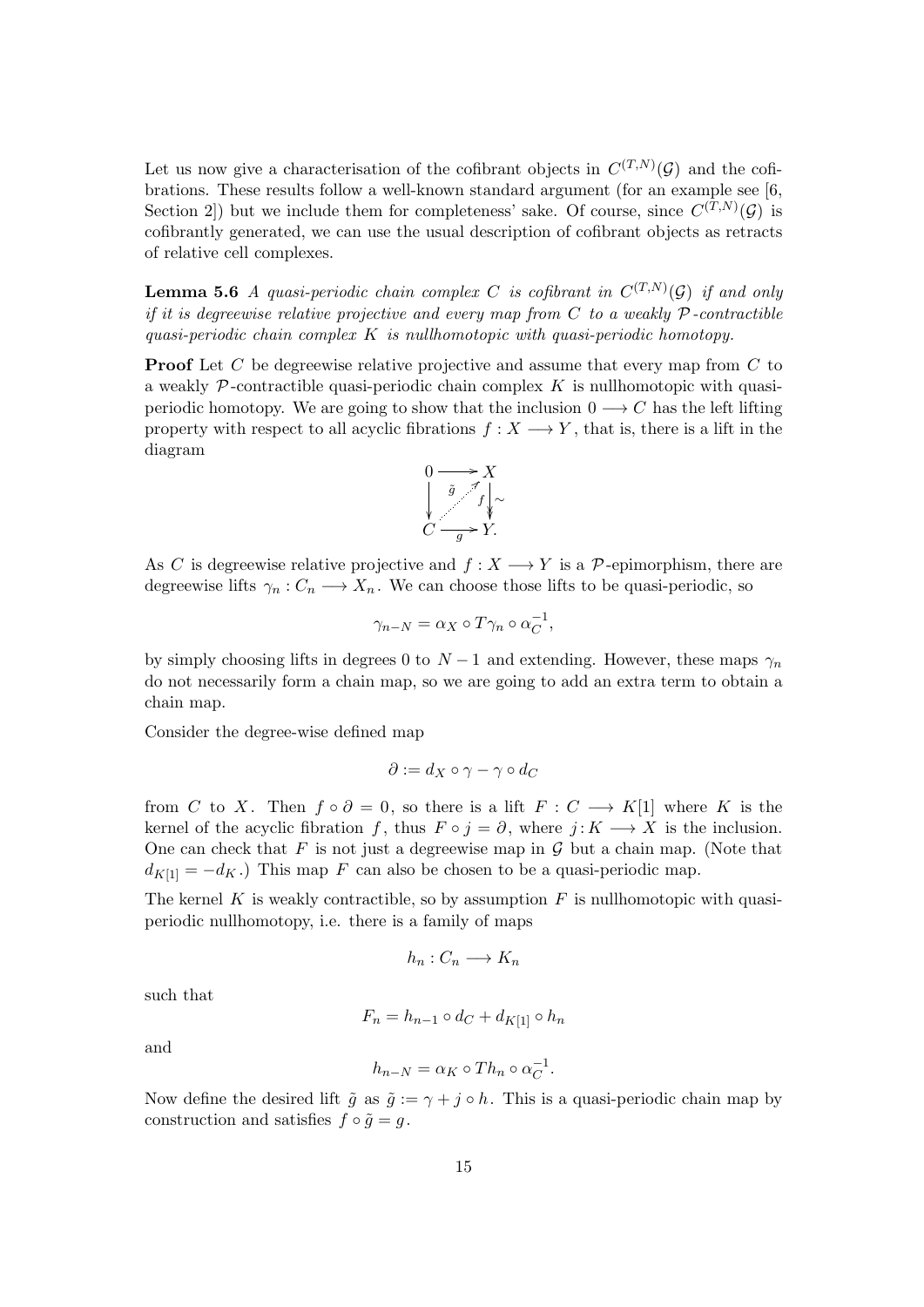Conversely, let  $C \in C^{(T,N)}(\mathcal{G})$  be cofibrant. Because C is also cofibrant in  $C(\mathcal{G})$ by Corollary 5.6, we know that  $C$  is degreewise relative projective. Further, let  $f$ :  $C \longrightarrow K$  be a morphism with  $K \in C^1(\mathcal{G})$  be weakly contractible. Consider the quasiperiodic chain complex  $PK := K \oplus K[-1]$  with differential  $d(x, y) = (dx, x - dy)$ . The projection  $p: PK \longrightarrow K$  is an acyclic fibration, so f factors over p because C is cofibrant. So there is a lift



with  $\tilde{f} = (f, h)$  where  $h : C \longrightarrow K[-1]$  is a quasi-periodic chain map. Because  $\tilde{f}$  is also a quasi-periodic chain map, we have

$$
f = d \circ h + h \circ d,
$$

so h also serves as a quasi-periodic nullhomotopy of  $f$ , which is what we wanted to prove.

**Lemma 5.7** A quasi-periodic chain map  $i: A \longrightarrow B$  is a  $P$ -cofibration in  $C^{(T,N)}(\mathcal{G})$ if and only if it is a degreewise split monomorphism with  $P$ -cofibrant cokernel.

**Proof** The cokernel of a cofibration is cofibrant as it is the pushout of i along the zero map, and cofibrations are invariant under pushouts. It is a split monomorphism, because by Corollary 5.6, it is a cofibration in  $C(G)$ .

Now let  $i : A \longrightarrow B$  be a degreewise split monomorphism with cofibrant cokernel C. We would like to show that i has the LLP with respect to an acyclic fibration  $p: X \longrightarrow Y$  as in the following diagram

$$
A \xrightarrow{f} X
$$
  
\n
$$
\downarrow i \overset{\tilde{g}}{\underset{g}{\bigvee}} \uparrow \uparrow
$$
  
\n
$$
B \xrightarrow{g} Y.
$$

Because i is a split monomorphism, we can write  $B = A \oplus C$  and  $g = (g_A, g_C)$ . Since C is cofibrant, there is a lift  $\tilde{g}_C$  similarly to the previous lemma. Hence  $\tilde{g} := (f, \tilde{g}_C)$ is the desired lift in the diagram, so  $i$  is a cofibration.  $\blacksquare$ 

Using the results of Section 2 we can consider monoidal structures on  $C^{(T,N)}(\mathcal{G})$ , Corollary 2.6 gives the following result.

**Proposition 5.8** Assume that the relative projective model structure on  $C(G)$  is a monoidal model category that satisfies the monoid axiom. Assume further that  $T(\mathcal{P}) =$  $P$  and that  $T$  is compatible with the monoidal structure of  $G$  in the sense of Definition 2.1. Then the induced model structure on  $C^{(T,N)}(\mathcal{G})$  is monoidal and satisfies the monoid axiom.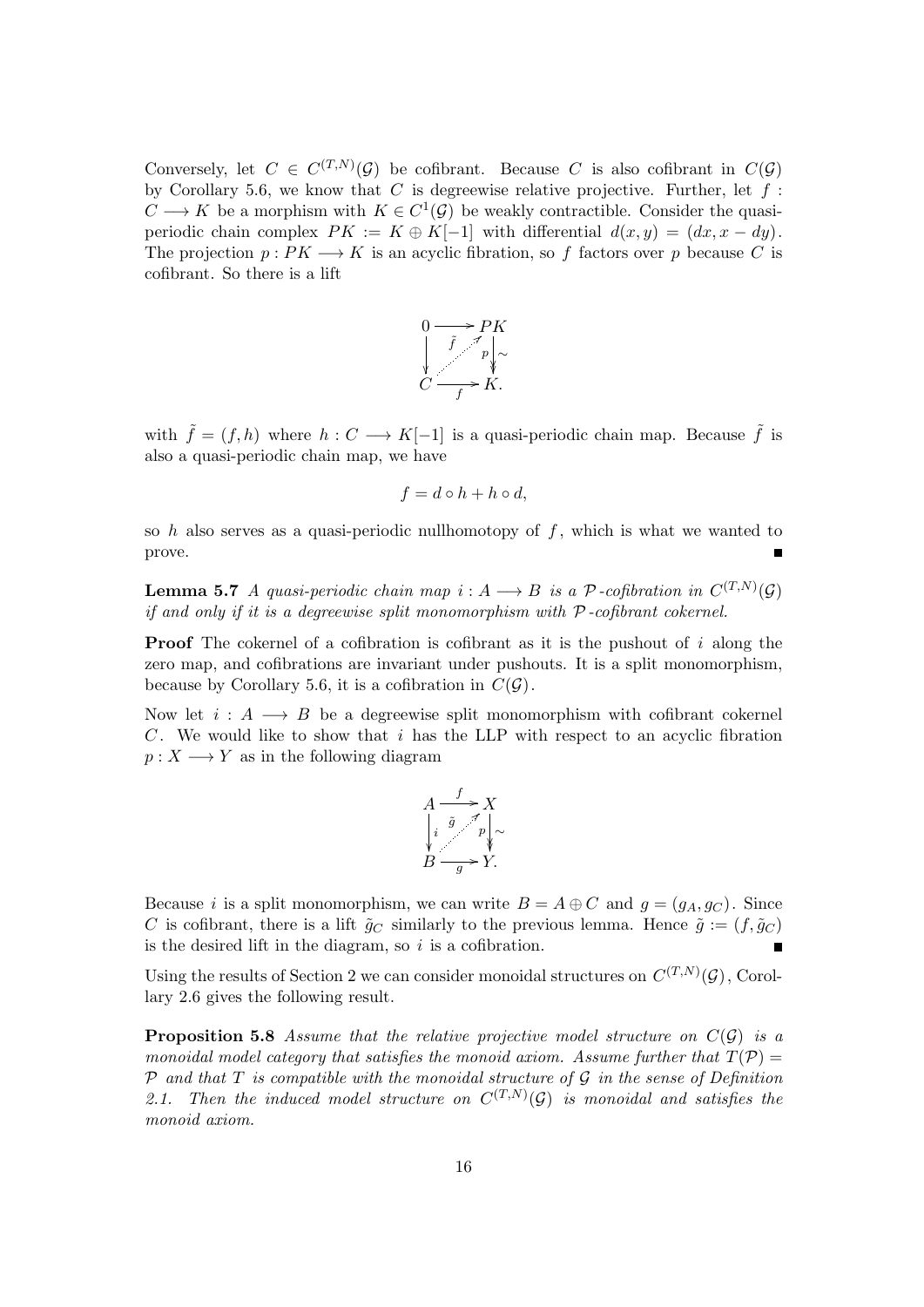We now turn to our motivating example: the category of  $(A, \Gamma)$ -comodules for  $(A, \Gamma)$ a flat Adams Hopf algebroid, see Section 3. We assume that this category has a selfequivalence  $T$  that is compatible with the monoidal product. We introduce a particular projective class, we will use it to construct the quasi-projective model structure and see that it has some useful properties.

Remember that F denotes the function object of a closed monoidal category and  $\mathcal I$ denotes the unit.

**Definition 5.9** The dual of an  $(A, \Gamma)$ -comodule M is  $DM = F(M, \mathcal{I})$ . A comodule is called **dualisable** if the natural map  $DM \wedge N \longrightarrow F(M, N)$  is an isomorphism for all N.

In the case of flat Adams Hopf algebroid, a comodule is dualisable if and only if it is finitely generated and projective as an underlying A-module [13, Proposition 1.3.4]. As a consequence, the collection of isomorphism classes of dualisable comodules is a set S. The projective class associated to this set [6, Lemma 1.5] gives the the relative projective model structure on chain complexes of comodules via Theorem 5.3. We now exploit the good monoidal properties obtained by choosing the projective class to come from the dualisable objects. In particular, we now longer have to worry about asking for  $T(\mathcal{P}) = \mathcal{P}$ .

**Lemma 5.10** If T is compatible with the monoidal structure on the category of  $(A, \Gamma)$ comodules, then P is dualisable if and only if  $T^n P$  is dualisable for each  $n \in \mathbb{Z}$ .

Proof We have the following commutative diagram (see Lemma 2.2), from which the result follows.



Lemma 5.11 The monoidal product of two dualisable comodules is dualisable. The dual of a dualisable comodule is dualisable. There is a natural map  $X \to DDX$  that is an isomorphism if  $X$  is dualisable.

 $\blacksquare$ 

All of these results on dualisable objects hold in a general closed monoidal category, see [18, Chapter III] for a detailed description. Together with Proposition 5.8 and [13, Proposition 2.1.4] we obtain the following corollary.

**Corollary 5.12** In the context of Section 4,  $C^1(\mathcal{A})$  with the relative projective model structure is monoidal and satisfies the monoid axiom.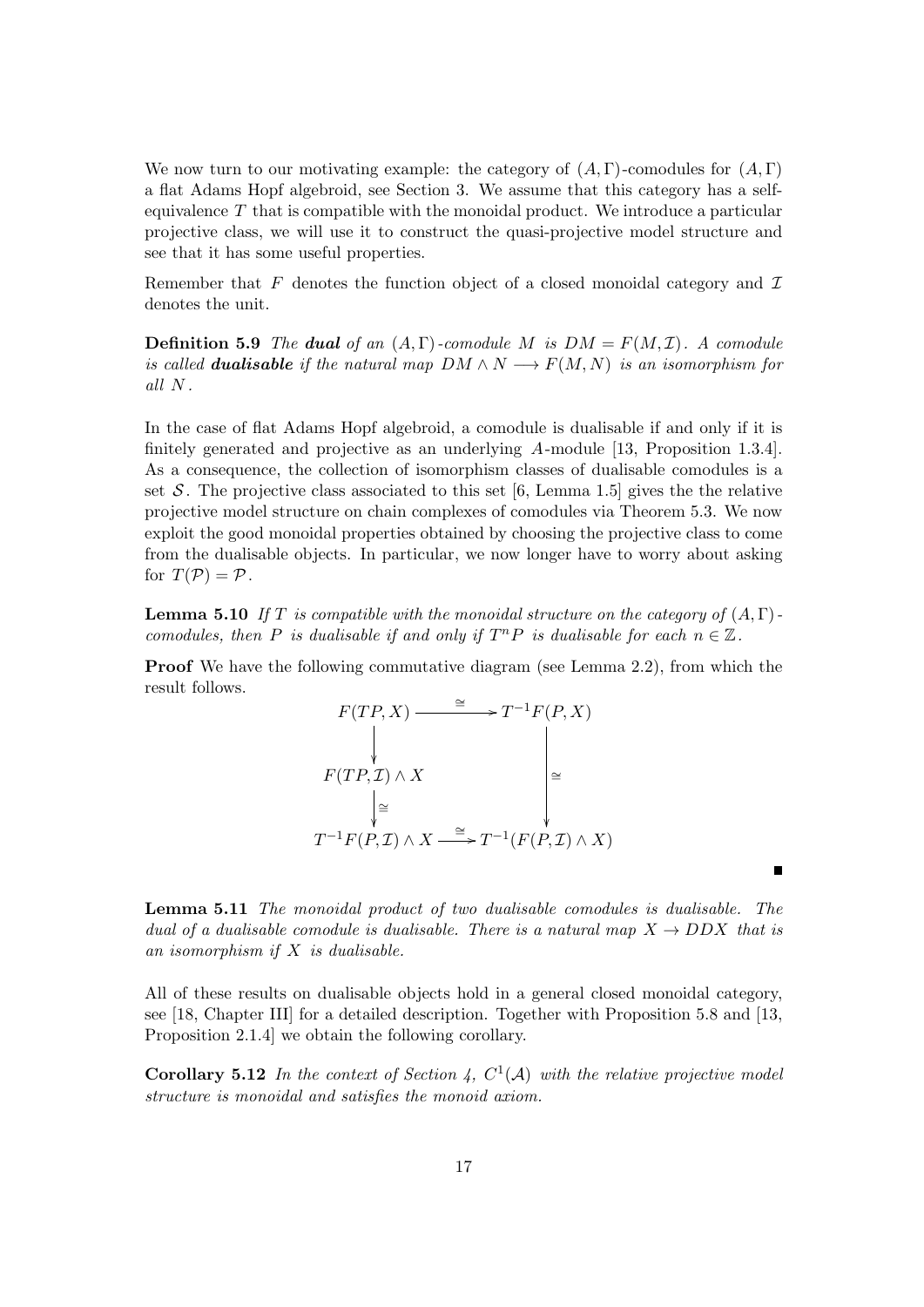The monoidal product of two objects M and N of  $C^{(T,N)}((A,\Gamma)$ -comod) is given by  $M \wedge_{\mathbb{P}I} N$ . This product is particularly well behaved, as well as satisfying the pushout product axiom, we have the lemma below, which will make it easier to calculate the derived monoidal product on  $D^{(T,N)}(\mathcal{G})$ .

**Lemma 5.13** If X is a  $P$ -cofibrant quasi-periodic chain complex, then the functor  $X \wedge_{\mathbb{P} \mathcal{I}} (-)$  preserves  $\mathcal{P}$ -equivalences. Furthermore every  $\mathcal{P}$ -cofibrant object  $X$  of  $C^1(\mathcal{G})$ is a retract of some  $\mathbb{P}Y$ , where Y is an I-cell complex of  $C((A, \Gamma)$ -comod).

**Proof** The quasi-periodic chain complex X is a retract of some  $\mathbb{P}I$ -cell complex Z. The quasi-periodic chain complex Z is constructed as a colimit of pushouts of coproducts of maps in  $\mathbb{P}I$ , where  $Z_0 = 0$ . Since  $0 = \mathbb{P}0$ , it follows that  $Z = \mathbb{P}Y$ , where Y is a colimit of pushouts of coproducts of maps in  $I$ . This proves the second statement. For the first, take  $X, Y$  and  $Z$  as above, then

$$
\mathbb{P}Y \wedge_{\mathbb{P}\mathcal{I}} (-) \cong Y \wedge_{\mathcal{I}} (-).
$$

We know that Y is cofibrant in  $C((A, \Gamma)$ -comod), hence by [13, Proposition 2.1.4] this functor preserves P-equivalences. The functor  $X \wedge_{\mathbb{P}^{\mathcal{T}}} (-)$  is a retract of this functor and hence also preserves  $P$ -equivalences.

Focusing upon Franke's exotic model we compare the relative projective model structure with the injective model structure on Franke's model.

**Proposition 5.14** The identity functor provides a Quillen adjoint pair between  $C^1(\mathcal{A})$ with the injective model structure and the relative projective model structure. However, the two model structures are not Quillen equivalent.

**Proof** The identity is a left Quillen functor from  $C(A)$  with the relative projective model structure to  $C(\mathcal{A})$  with the injective model structure: a P-cofibration is an injective cofibration as it is in particular a monomorphism by Lemma 5.7. By [13, 2.1.5] a P-equivalence is also a  $H_*$ -isomorphism. It follows that we have a Quillen pair between the lifted model structures on  $C^1(\mathcal{A})$ .

However, to obtain a Quillen equivalence the weak equivalences have to agree between P-cofibrant X and injectively fibrant Y. We first show that this is not true for  $C(\mathcal{A})$ . Consider the chain complex X that consists of  $E(1)_*$  concentrated in degree zero. Then we take an injectively fibrant replacement Y of X. The map  $X \to Y$  is a quasiisomorphism by definition, X is  $\mathcal P$ -cofibrant and Y injectively fibrant. This map is not a P-equivalence. To see this, just take  $P = E(1)_*$  itself. Then

$$
H_*(\mathcal{A}(P,X)) = \mathcal{A}(P,E(1)_*)
$$

concentrated in degree 0. But

$$
\mathrm{H}_*(\mathcal{A}(P,Y)) = \mathrm{Ext}^*_{\mathcal{A}}(E(1)_*, E(1)_*).
$$

There are non-trivial higher Ext groups on the right side, so the two homologies are not isomorphic. One can periodify the above to get the desired counterexample.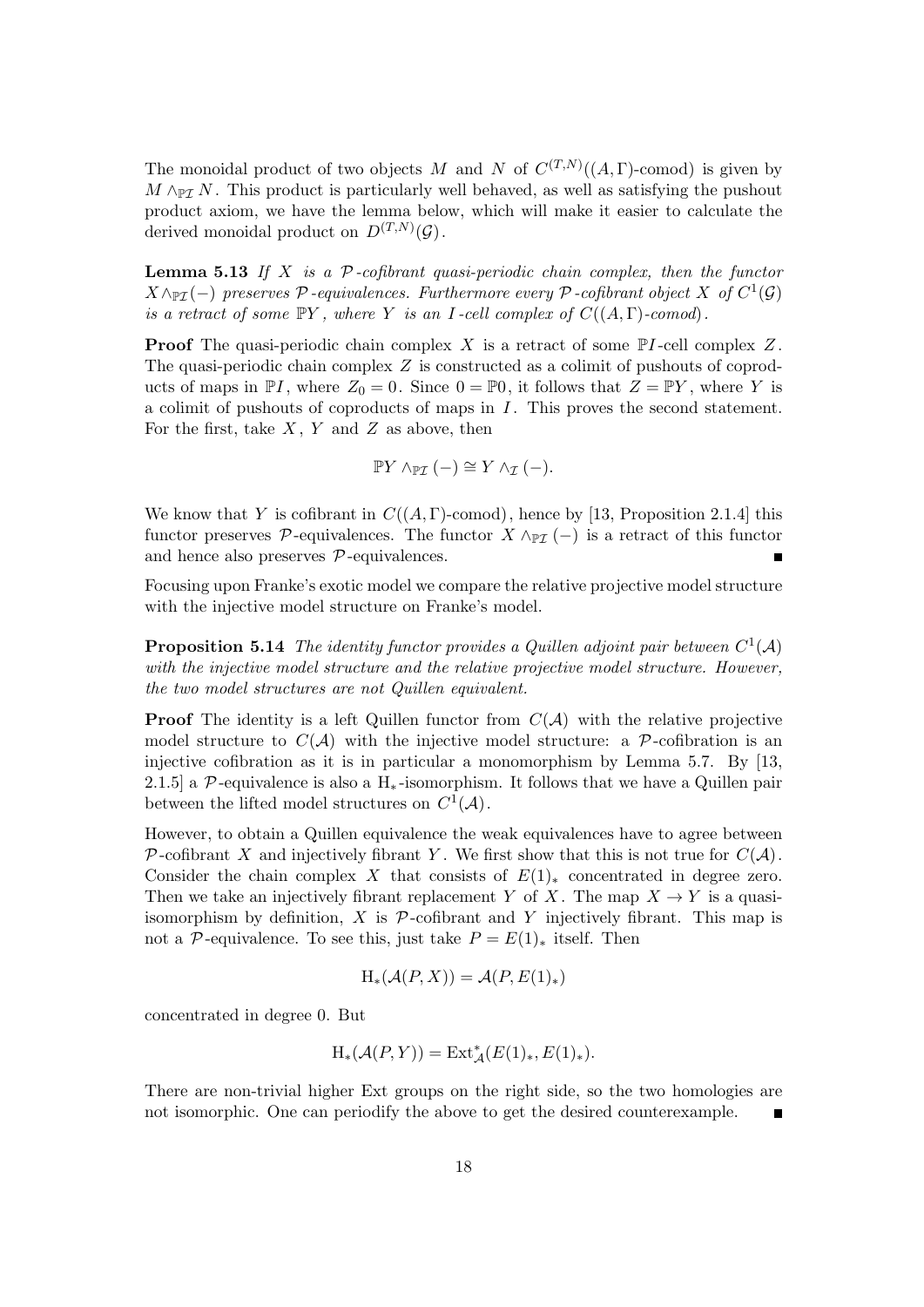## 6 The quasi-projective model structure

We saw at the end of Section 5 that the relative projective model structure has fewer weak equivalences than the injective model structure — too few for the model categories to be Quillen equivalent. To fix this deficit we can add weak equivalences to the relative projective model structure via Bousfield localisation. As a result we will obtain a model structure for  $D^1(\mathcal{A})$  that still has the nice monoidal properties of the relative projective model structure. For clarity, we restrict ourselves to the case of a flat Adams Hopf algebroid  $(A, \Gamma)$ , with a self equivalence T on the category of comodules which is compatible with the monoidal product. We will comment on the general case at the end of this section.

We make use of the paper [11] to show that there is a model structure on the category of chain complexes of comodules where the cofibrations are the  $P$ -cofibrations and the weak equivalences are the quasi-isomorphisms. We state the theorem we will use later, it is a theorem of Smith, but appears as [11, Theorem 1.7].

The key is using the notions of a class of maps having the "solution set condition" or being "accessible". It is technically awkward to perform constructions such as Bousfield localisation using a class of maps rather than a set of maps. However, if the class of maps satisfies the solution set condition, then it contains a set such that localising with respect to this set gives the Bousfield localisation with respect to the whole class. So the solution set condition can be used to avoid this awkwardness, for the full definition see [11, Definition 1.5]. Accessibility is a another technical condition [11, Definition 1.14], but in particular, an accessible class of maps in a locally presentable category has the solution set condition [11, Proposition 1.15].

**Theorem 6.1** Let C be a locally presentable category, W a subcategory and I a set of morphisms of  $C$ . Suppose they satisfy the criteria:

- $c0: W$  is closed under retracts and has the 2-out-of-3 property
- $c1: I$ -inj is contained in W
- c2: I -cof ∩W is closed under taking cell complexes
- $c3:$  W satisfies the solution set condition at I.

Setting the weak equivalences to be  $W$ , the cofibrations to be I-cof and the fibrations to be (I-cof ∩W)-inj, one obtains a cofibrantly generated model structure on  $\mathcal{C}$ .

The notations  $I$ -cof and  $I$ -inj are technical but standard, so we refer the reader to [17, Subsection 2.1] rather than recall them here.

We use this theorem to obtain a model structure on quasi-periodic chain complexes whose cofibrations are the  $\mathcal{P}$ -cofibrations as introduced in Section 5 and whose weak equivalences are the quasi-isomorphisms. Remember that our class of relative projectives  $P$  is constructed from the set of isomorphism classes of dualisable objects  $S$ .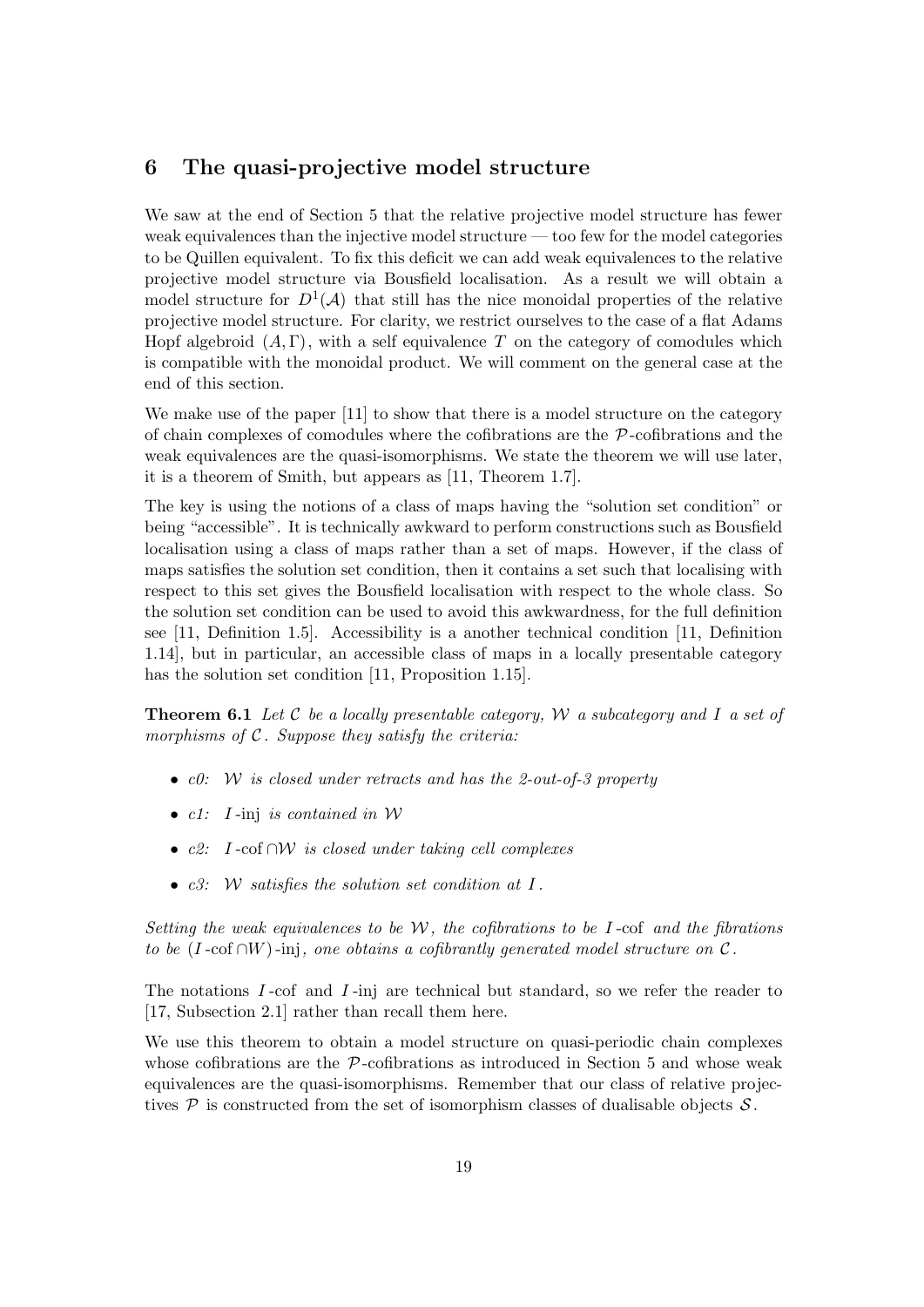**Proposition 6.2** Let W be the set of quasi-isomorphisms and let I be the set

$$
I = \{ S^{n-1}P \to D^nP | P \in \mathcal{S}, n \in \mathbb{Z} \}.
$$

Then the above result gives a cofibrantly generated model structure on  $C((A, \Gamma)$ -comod), which we call the quasi-projective model structure:

- the weak equivalences are the quasi-isomorphisms,
- $\bullet$  the cofibrations are the  $P$ -cofibrations,
- the fibrations are those maps that have the left-lifting-property with respect to the acyclic cofibrations.

**Proof** Condition c0 is obvious. The set I is the set of generating cofibrations of the relative projective model structure on  $C((A, \Gamma)$ -comod), so I-inj is the class of acyclic  $P$ -fibrations. Hence condition c1 is contained within [13, Proposition 2.1.5] which states that every projective equivalence is a homology isomorphism.

For condition c2, we know that I-cof is closed under transfinite composition and under pushouts. We know that the class of monomorphisms that are quasi-isomorphisms is closed, this class is the class of acyclic cofibrations of the injective model structure. Hence their intersection is also closed. By the proof of [11, Proposition 3.13], the quasiisomorphisms are accessible, thus by Proposition 1.15 of the same paper, the solution set condition holds and we see that c3 holds.

By Proposition 1.3, we also obtain a model structure on the category of quasi-periodic chain complexes since we assumed that  $T(\mathcal{P}) = \mathcal{P}$  for our chosen class of relative projectives.

Corollary 6.3 There is a model structure on the category of quasi-periodic chain complexes  $C^{(T,N)}((A,\Gamma)$ -comod) where the weak equivalences are the quasi-isomorphisms and the cofibrations are degreewise split monomorphisms with  $P$ -cofibrant cokernel. We call this the quasi-projective model structure.

Corollary 6.4 The quasi-projective model structure is the Bousfield localisation of the relative projective model structure with respect to the class of quasi-isomorphisms.

It should be remarked that a simpler way to construct the quasi-projective model structure can be found in [19]. Here, Cole discusses how to construct a model structure on a category from "mixing" two existing ones. However, this does not examine whether the resulting model structure is cofibrantly generated, which is what we need to discuss its monoidal properties.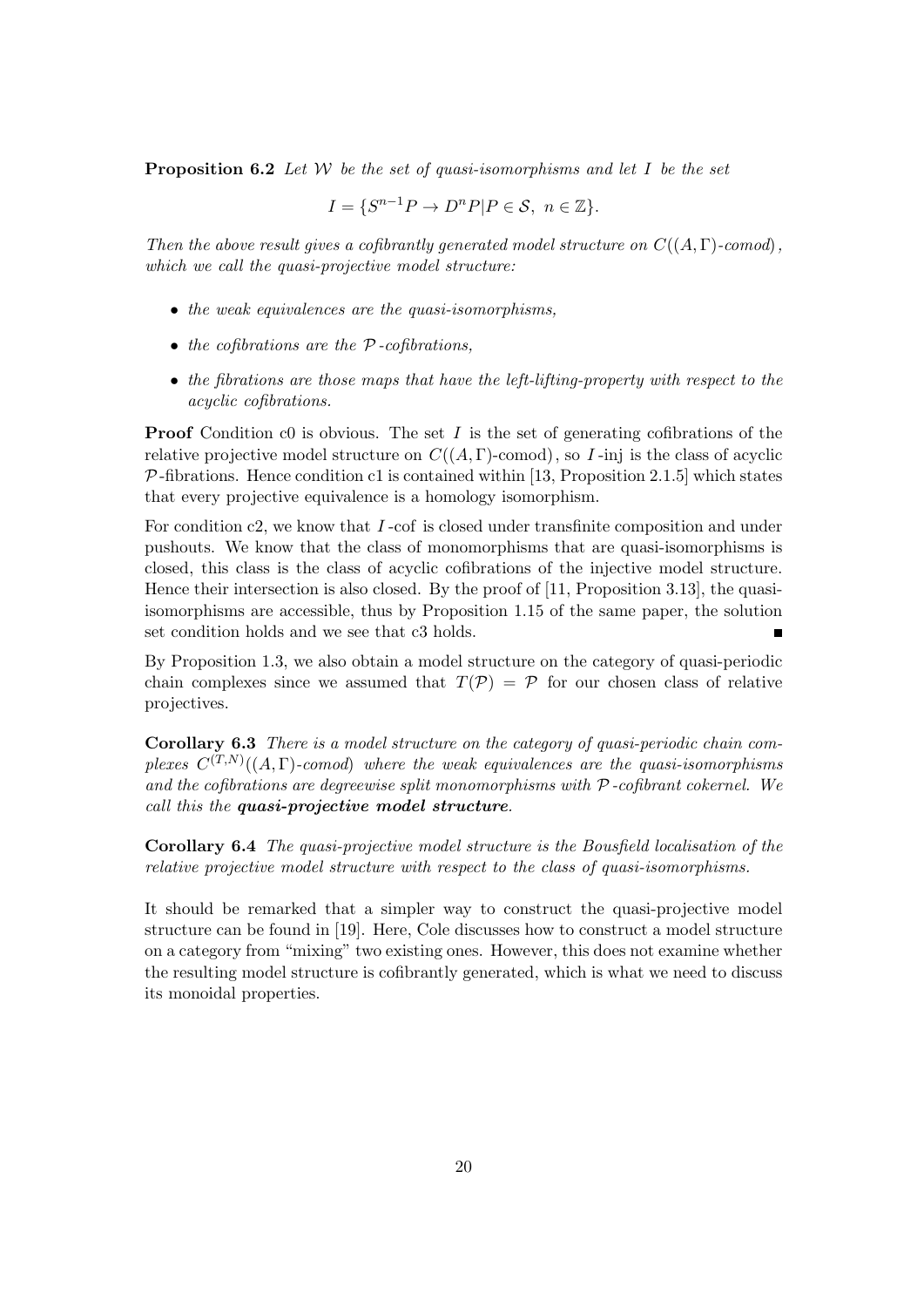Theorem 6.5 We have the following diagram of Quillen adjunctions, where all vertical arrows are identity functors and the horizontal arrows are periodification and the forgetful functor as introduced in Proposition 1.3.

$$
(A, \Gamma)\text{-}comod_{rel\;proj} \xrightarrow{V} C^{(T,N)}((A, \Gamma)\text{-}comod)_{rel\;proj}
$$
\n
$$
(A, \Gamma)\text{-}comod_{quasi\;proj} \xrightarrow{V} C^{(T,N)}((A, \Gamma)\text{-}comod)_{quasi\;proj}
$$
\n
$$
\downarrow^{\uparrow}
$$
\n
$$
(A, \Gamma)\text{-}comod_{inj} \xrightarrow{V} C^{(T,N)}((A, \Gamma)\text{-}comod)_{inj}
$$

Furthermore the injective and quasi-projective model structures are Quillen equivalent.

Proof The upper vertical pairs are Quillen pairs as the cofibrations are the same and a weak equivalence in the relative projective model structure is a quasi-isomorphism. For the lower vertical pairs, a cofibration in the quasi-projective model structure is a  $P$ -cofibration, hence a monomorphism. The weak equivalences in both are the quasiisomorphisms. Thus the identity functor from the quasi-projective model structure to the injective model structure preserves cofibrations and weak equivalences, hence it is a left Quillen functor. This also shows that the quasi-projective and injective model structures must be Quillen equivalent as they have the same weak equivalences.  $\blacksquare$ 

We note that one could have constructed the quasi-projective model structure on  $C^{(T,N)}((A,\Gamma)$ -comod) directly, taking care to show the category-theoretic conditions of Theorem 6.1. We are now going to exploit the monoidal properties of this model structure. We would like to make use of Proposition 2.5, but while the pushout product axiom holds, it is not obvious to us why the monoid axiom would hold for this model structure on  $C((A, \Gamma)$ -comod) or  $C^{(T,N)}((A, \Gamma)$ -comod). Thus we prove that we have a monoidal model structure directly.

#### **Lemma 6.6** The quasi-projective model structure on  $C((A, \Gamma)$ -comod) is monoidal.

Proof We first note that the unit is cofibrant. We know that the pushout of two cofibrations is a cofibration, because the relative projective model structure satisfies the pushout product axiom. Now consider the pushout product of a generating cofibration with a generating acyclic cofibration. Let k be the inclusion  $S^{n-1}\mathcal{I} \to D^n\mathcal{I}$ , then  $P \wedge k$ is the general form of any generating cofibration (where  $P$  is a dualisable object). Let  $f: X \to Y$  be a generating acyclic cofibration. Then the pushout product of  $P \wedge k$  and f is simply P smashed with the pushout product of k and f. We must check that this map is a quasi-isomorphism. Consider the following pushout diagram

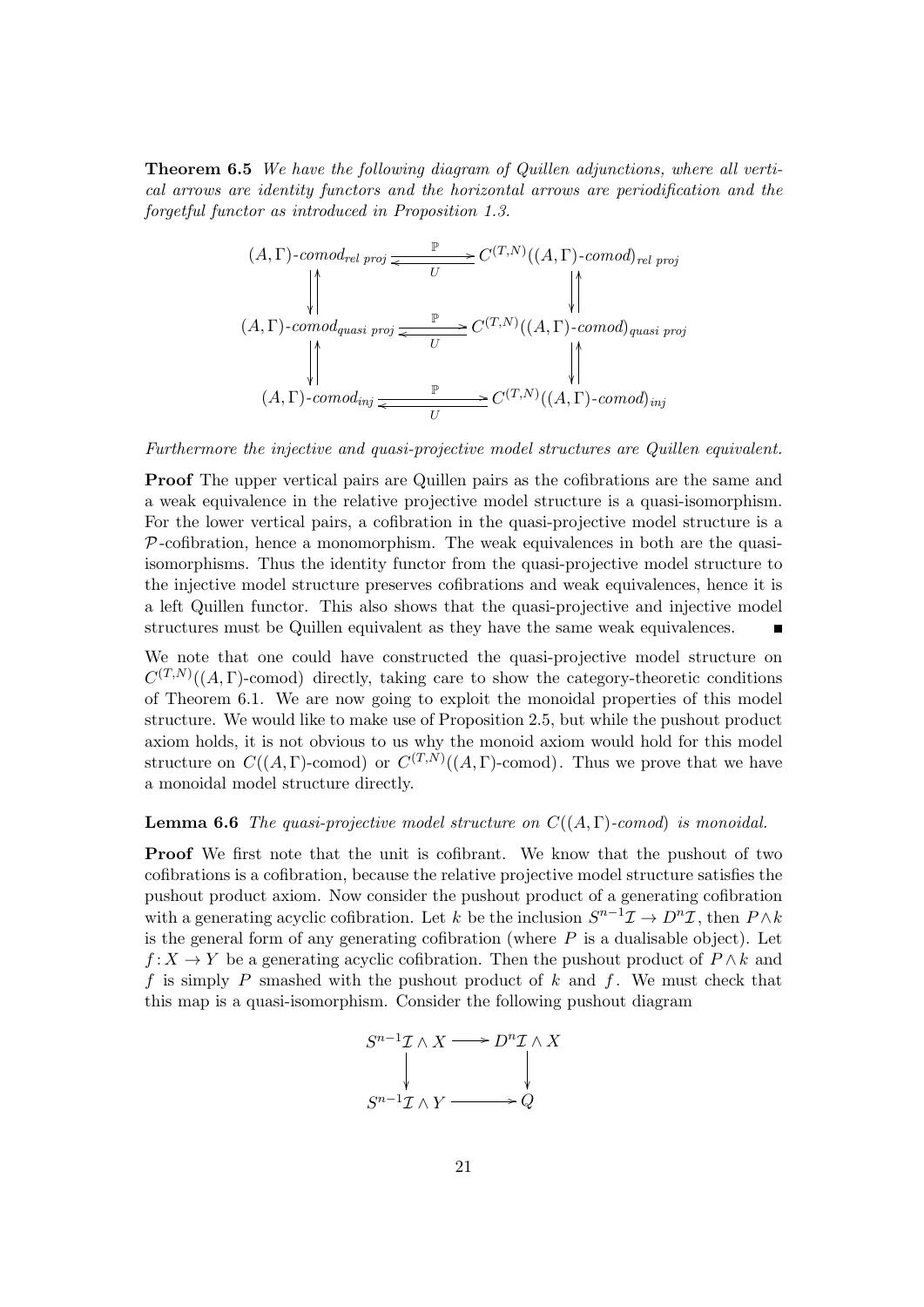the left hand vertical map is a monomorphism and a homology isomorphism (modulo signs for the differential, it is just a suspension of  $f$ ). It follows that the right hand vertical map is also a monomorphism and a homology isomorphism as acyclic cofibrations are preserved by pushouts.

It is easy to see that  $D^n\mathcal{I} \wedge X$  has trivial homology, as does  $D^n\mathcal{I} \wedge Y$ , whence the pushout product of k and f (see page 12),

$$
k \square f\!:\! Q \to D^n\mathcal{I} \wedge Y
$$

must be a homology isomorphism. We now need to see that  $(k\Box f) \wedge P$  is a homology isomorphism. But this is a statement about underlying  $A$ -modules, where  $P$  is finitely generated and projective, hence  $(k\Box f) \wedge P$  is a homology isomorphism.

**Corollary 6.7** The pushout product axiom holds for  $C^{(T,N)}((A,\Gamma)$ -comod) with the quasi-projective model structure and monoidal product  $\wedge_{\mathbb{P}7}$ .

Proof We copy the proof of the above lemma. We know that the relative projective model structure is monoidal, hence the pushout product of two cofibrations in the quasi-projective model structure is a cofibration. A generating acylic cofibration for this model structure on  $C^1(\mathcal{A})$  has form  $\mathbb{P}f : \mathbb{P}X \to \mathbb{P}Y$ , where f is a generating acyclic cofibration for  $C^1(\mathcal{A})$ . Similarly, a generating cofibration looks like  $\mathbb{P}(P \wedge k)$ , for k and P as in the previous proof. Recall that now we are taking the product over  $\mathbb{P} \mathcal{I}$ . Drawing the relevant diagram it is easy to see that we need  $\mathbb{P}((k\Box f) \land P)$  to be a homology isomorphism. We know that  $(k\Box f) \wedge P$  is a homology isomorphism and  $\mathbb P$ preserves homology isomorphisms, since it is just an infinite direct sum of shifts and applications of  $T$ , so we are done.

Recall that a fibration in the relative projective model structure is, in particular, a surjection [13, Proposition 2.1.5.]. It follows that any quasi-projective fibration is a surjection and similarly that any quasi-projective cofibration is a monomorphism.

Lemma 6.8 The quasi-projective model structure is proper.

Proof The long exact sequence in homology implies that any model structure on  $C((A, \Gamma)$ -comod) will be proper as long as weak equivalences coincide with quasiisomorphisms, every cofibration is an injection, and every fibration is a surjection. It follows immediately that the quasi-projective model structure on  $C^{(T,N)}((A,\Gamma)\text{-comod})$ is proper.  $\blacksquare$ 

We summarise our work in the following theorem.

**Theorem 6.9** The quasi-projective model structure on  $C^{(T,N)}((A,\Gamma)$ -comod) is cofibrantly generated, proper and monoidal. In the special case of  $T$ ,  $A$  and  $N$  as in Section 4 the homotopy category of this model category is precisely  $D^1(\mathcal{A})$ .

**Corollary 6.10** Franke's model  $D^1(A)$  is a symmetric monoidal category with tensor product  $\wedge^L_{\mathbb{P}\mathcal{I}}$ .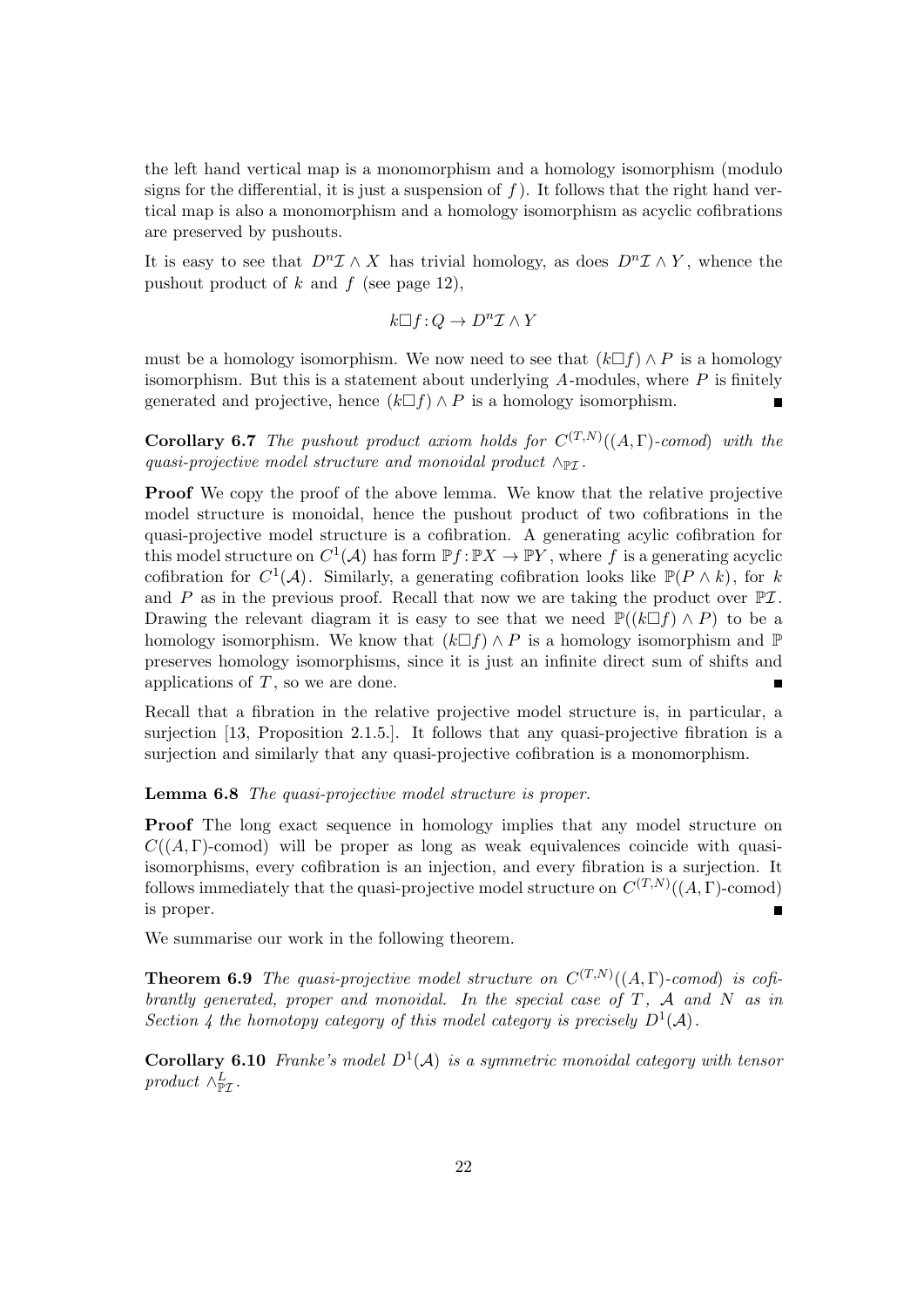Remark 6.11 Consider a general Grothendieck category that is closed monoidal. Assume first that that the collection of isomorphism classes of dualisable objects forms a set  $\mathscr{S}$ . Secondly, assume that this set generates the category, that is, the coproduct of all elements of  $\mathscr S$  is a generator. Then the relative projective, quasi-projective and injective model structures all exist for  $C^{(T,N)}(\mathcal{G})$ . The first two are monoidal model categories, all three are proper and the obvious analogue of Theorem 6.5 holds.

The extra work required is reproving  $(13,$  Theorem 2.1.5] in this situation, this is quite straightforward. The fibrations in the relative projective model structure are all epimorphisms, so both model structures are proper. Since dualisables are flat the pushout product axioms hold.

## 7 Picard groups

In this section we are going to compare the Picard group of  $D^1(\mathcal{A})$  to the Picard group of the  $K_{(p)}$ -local stable homotopy category  $Ho(L_1\mathcal{S})$ . Let  $\mathcal M$  be a monoidal category with unit  $\mathcal I$  and product  $\wedge$ . The **Picard group** Pic( $\mathcal M$ ) is the group of invertible objects in this category: its objects are the isomorphism classes of  $X \in \mathcal{M}$  such that there is an object  $Y \in \mathcal{M}$  with  $X \wedge Y \cong \mathcal{I}$ . The group multiplication is induced by  $\wedge$ .

Picard groups have their origin in algebraic geometry but have increasingly been studied in stable homotopy theory. Of particular interest are the Picard groups of Bousfield localisations of the stable homotopy category or the homotopy category of R-modules for an  $E_{\infty}$ -ring spectrum R. For example, it is well-known that the Picard group of the stable homotopy category is  $\mathbb{Z}$ , generated by the 1-sphere. This result was later reproved by Baker and Richter in [20] who also gave computations of  $Ho(R - mod)$  for some connective  $E_{\infty}$  ring spectra R.

Let  $\text{Ho}(L_n\mathcal{S})$  denote the  $E(n)$ -local stable homotopy category where  $E(n)$  is the  $n^{th}$ Johnson-Wilson spectrum. Hovey and Sadofsky showed that for  $n^2 + n < 2p - 2$ ,

$$
Pic(Ho(L_n\mathcal{S}))\cong \mathbb{Z},
$$

consisting of shifts of the sphere spectrum, see [5]. Georg Biedermann, in [21], later extended the computation to p and n with  $p > n+1$  and  $4p-3 > n^2+n$ . This means we know that for p odd, Pic(Ho( $L_1S$ )) ≅ Z, consisting of the spheres.

The previous section shows that that  $D^1(\mathcal{A})$  is a symmetric monoidal category, so it makes sense to consider its Picard group and compare it to  $Pic(H_0(L_1\mathcal{S}))$ .

Let us remember that Franke's model  $C^1(\mathcal{A})$  does not only work for the  $E(1)$ -local stable homotopy category and  $p > 2$ . An analogous construction works for all n and p with  $n^2 + n < 2p - 2$ . Hence in this range, the  $E(n)$ -local stable homotopy category possesses an exotic algebraic model. Although not obviously related, it is no coincidence that this range for n and p agrees with the range of Hovey's and Sadofsky's Picard group computation.

Both results use the fact that the  $E(n)$ -based Adams spectral sequence collapses for those n and p. In Franke's proof, the collapsing is used rather indirectly for an algebraic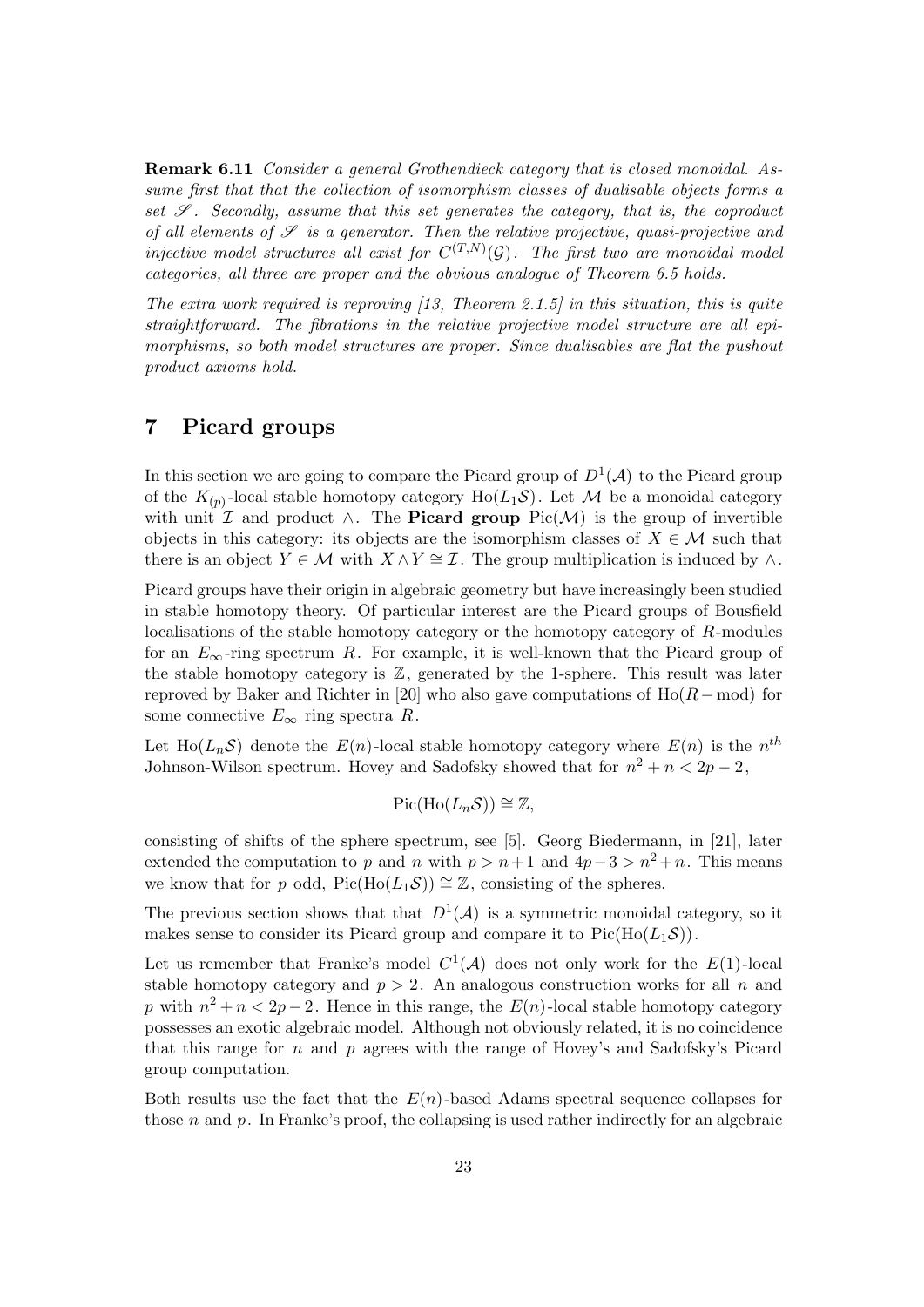description of some morphisms in  $Ho(L_n\mathcal{S})$ . Hovey and Sadofsky show that an element X of Pic(Ho( $L_nS$ ) satisfies

$$
E(n)_* \cong E(n)_*(X)
$$
 in  $E(n)_*E(n)$ -comod.

Sparseness of the  $E(n)$ -Adams spectral sequence is a key ingredient for constructing a weak equivalence  $L_nS^0 \longrightarrow X$ .

While in the "exotic range"  $n, p$  with  $n^2 + n < 2p - 2$  the  $E(n)$ -local Picard group is trivial, this is not the case for  $n = 1$  and  $p = 2$ . For  $p = 2$ ,

$$
Pic(Ho(L_1\mathcal{S})) \cong \mathbb{Z} \oplus \mathbb{Z}/2.
$$

The  $\mathbb{Z}/2$ -summand is generated by the so-called question mark complex [5, Theorem 6.1. Also, we know that for  $p = 2$ ,  $Ho(L_1S)$  is rigid and hence has no exotic models. It would be an interesting topic to relate Picard groups to the existence of exotic models.

**Lemma 7.1** Pic $(D^1(\mathcal{A}))$  is a set.

**Proof** Our category  $D^1(A)$  is triangulated, so we apply [22, A.2.8, 2.1.3 and 2.3.6].

Franke's theorem tells us that  $D^1(\mathcal{A})$  and  $Ho(L_1\mathcal{S})$  are equivalent as triangulated categories via the functor R. However,  $\mathcal{R}: D^1(\mathcal{A}) \longrightarrow Ho(L_1\mathcal{S})$  is not monoidal as it is not associative [4, Remark 1.4.2]. Hence it does not automatically induce a group homomorphism between the respective Picard groups. Extra work is needed to see that  $\mathcal R$  preserves just enough structure to use it for comparing these Picard groups.

Theorem 7.2 (Ganter) There is a natural isomorphism

$$
\mathcal{R}(C \wedge^L_{\mathbb{P}\mathcal{I}} D) \cong \mathcal{R}(C) \wedge^L \mathcal{R}(D)
$$

where  $\wedge^L$  denotes the smash product in Ho(L<sub>1</sub>S),  $\mathcal{I} = E(1)_*$  and  $\wedge^L_{\mathbb{P}\mathcal{I}}$  is the monoidal product of  $D^1(\mathcal{A})$ .

Note that in her theorem, Ganter denotes the derived tensor product of quasi-periodic chain complexes by  $\otimes_{E(1)*}^L$ . This is not to be confused with the tensor product in  $D(A)$ .

She defines the monoidal product on  $D^1(\mathcal{A})$  as the tensor product of underlying degreewise flat replacements, i.e. flat as  $E(1)_*$ -modules. Ganter's proof that this gives a monoidal structure uses homological algebra following [?]. While Ganter mentions the concept of monoidal model categories, she does not address the question of whether  $C^1(\mathcal{A})$  is such a category.

Theorem 6.9 answers this question. For a monoidal model category  $\mathcal M$  with product ⊗, the derived product  $\otimes^{\vec{L}}$  on Ho(M) is defined as

$$
X\otimes^LY=QX\otimes QY
$$

where QX and QY are cofibrant replacements of  $X, Y \in \mathcal{M}$  [17, 4.3.2]. Since in our case the cofibrant objects are also degreewise flat, we are consistent with Ganter's result and can write down the above theorem. Further, we can use it to compute  $\mathcal{R}(C \wedge^L_{\mathbb{P}\mathcal{I}} D)$ .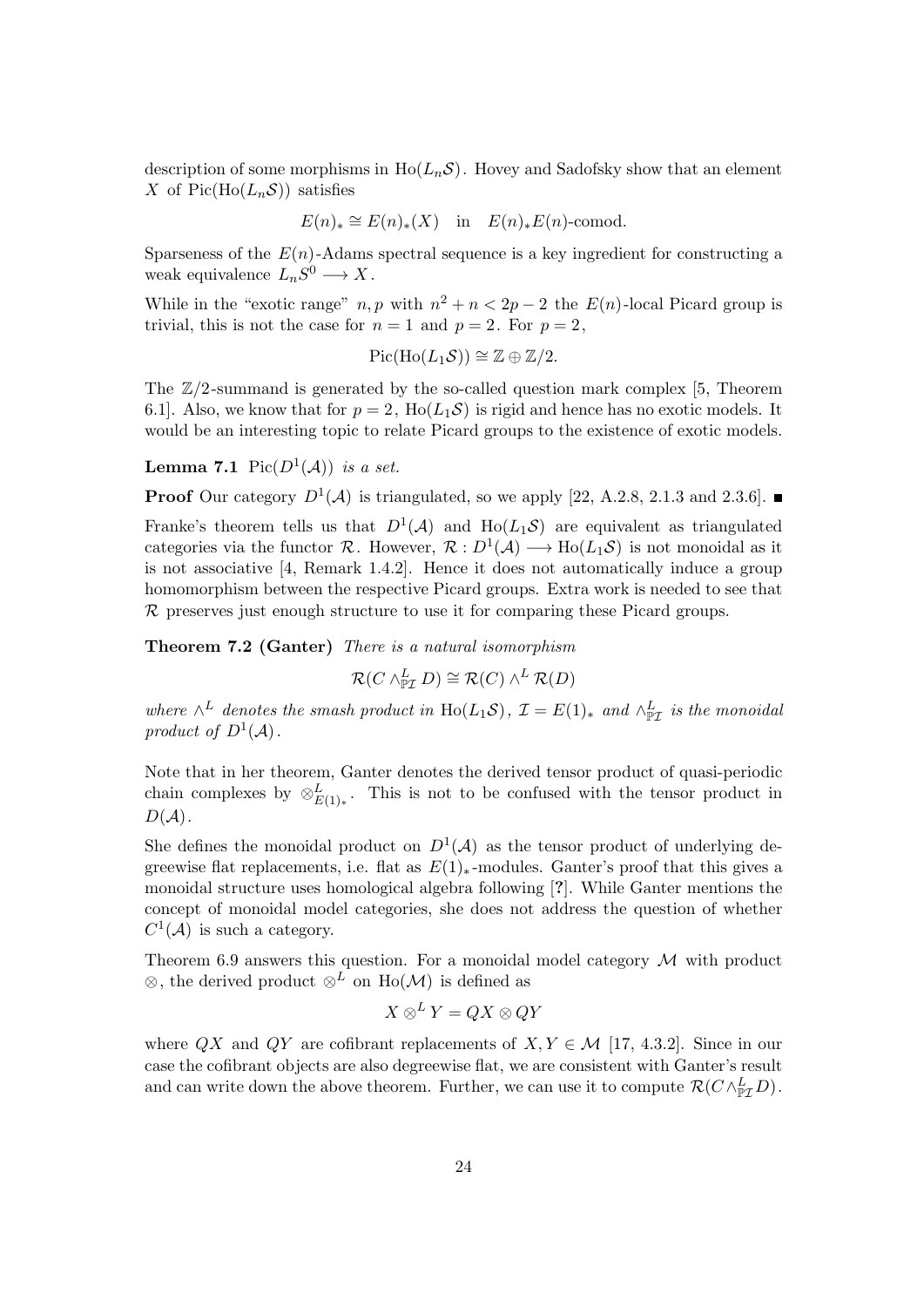Theorem 7.3  $Pic(D^1(\mathcal{A})) \cong \mathbb{Z}$ 

**Proof** Let C and D be an inverse pair of quasi-periodic chain complexes in  $D^1(\mathcal{A})$ , so

$$
C \wedge^L_{\mathbb{P}\mathcal{I}} D \cong \mathbb{P}\mathcal{I}.
$$

Applying  $\mathcal R$  to this equation and using Ganter's theorem gives

$$
\mathcal{R}(C \wedge^L_{\mathbb{P}\mathcal{I}} D) \cong \mathcal{R}(\mathbb{P}\mathcal{I}) \cong \mathcal{R}(C) \wedge^L \mathcal{R}(D).
$$

Furthermore, we know that  $\mathcal R$  sends the unit  $\mathbb P\mathcal I$  to the  $E(1)$ -local sphere  $L_1S^0$ . This can be read off the natural isomorphism given in Franke's theorem and the fact that  $E(1)_*$  reflects isomorphisms. So we arrive at the statement

$$
L_1S^0 \cong \mathcal{R}(C) \wedge^L \mathcal{R}(D).
$$

This means that  $\mathcal{R}(C)$  and  $\mathcal{R}(D)$  are in the Picard group of Ho( $L_1\mathcal{S}$ ) and hence must be suspensions of the  $E(1)$ -local sphere. Being an equivalence of triangulated categories  $R$  reflects isomorphisms, so C and D are shifts of  $\mathbb{P} \mathcal{I}$ . Since

$$
\mathbb{P}\mathcal{I}[i] \wedge^L_{\mathbb{P}\mathcal{I}} \mathbb{P}\mathcal{I}[j] \cong \mathbb{P}\mathcal{I}[i+j]
$$

 $\blacksquare$ 

in  $D^1(\mathcal{A})$ , this completes the proof of our theorem.

As mentioned, the construction of Franke's functor  $\mathcal R$  also extends to the  $E(n)$ -local stable homotopy category for  $n^2+n \leq 2p-2$ , i.e. there is an equivalence of triangulated categories

$$
\mathcal{R}: D^1(\mathcal{A}) \longrightarrow Ho(L_n\mathcal{S})
$$

for some abelian category A that is equivalent to the category of  $E(n)_*E(n)$ -comodules. But the monoidal behaviour of  $\mathcal R$  in this general case is not yet known.

In particular, Ganter's construction only works for  $n = 1$ . It will be worth investigating whether our results about the properties of  $C^1(\mathcal{A})$  give a more straightforward analogue of Theorem 7.2.

Ganter's isomorphism for  $n = 1$  allows us to read off the Picard group of Franke's model in a simple way. However, it would be interesting to know if, particularly for higher n, this Picard group can be calculated more directly. We hope that considering these questions will lead to more insight into the existence of exotic models and hence understanding the structure of the  $E(n)$ -local stable homotopy categories.

# References

- [1] C. Roitzheim. Rigidity and exotic models for the K -local stable homotopy category. Geom. Topol., 11:1855–1886, 2007.
- [2] J. Franke. Uniqueness theorems for certain triangulated categories possessing an adams spectral sequence. www.math.uiuc.edu/K-theory/0139/, 1996.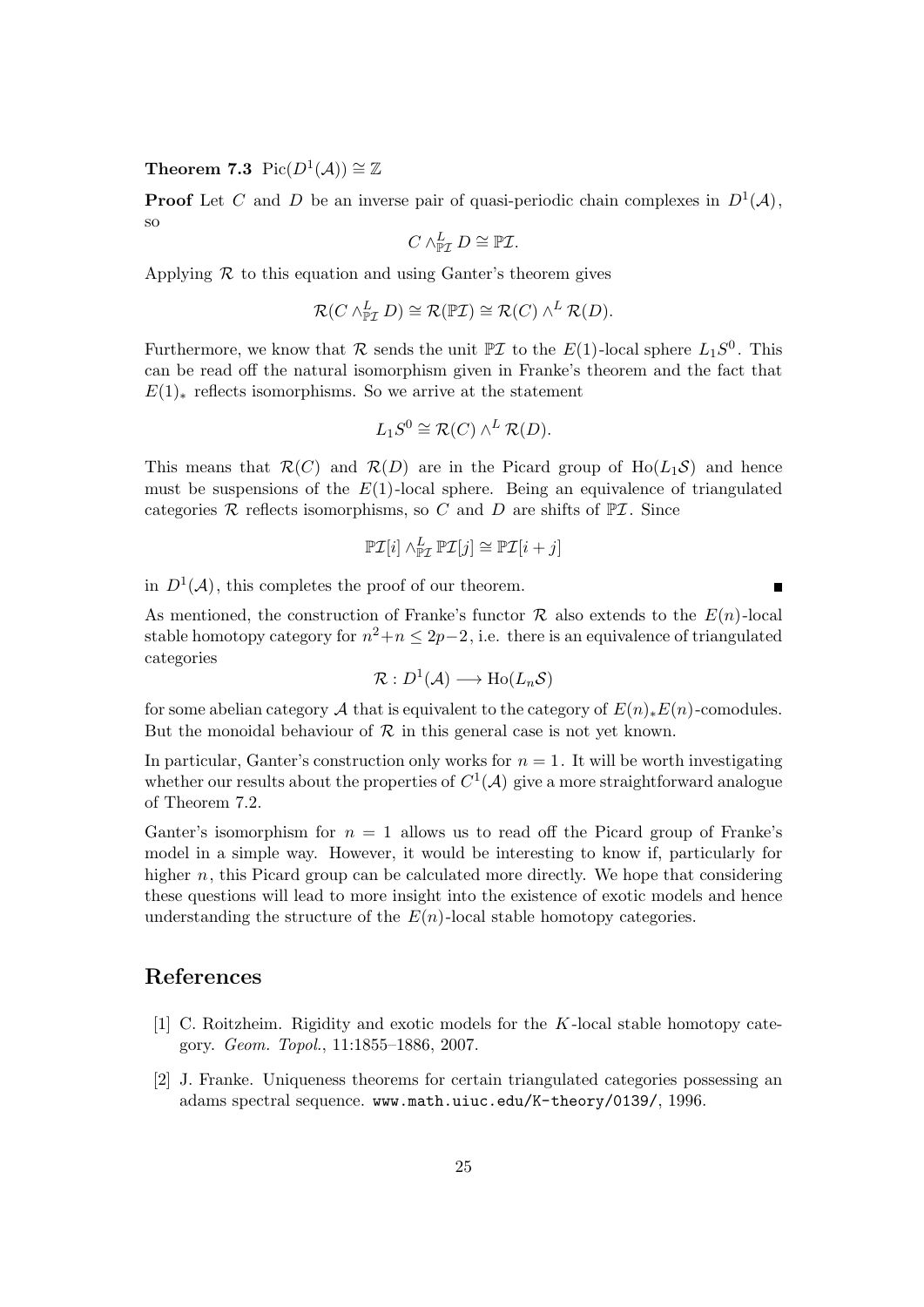- [3] C. Roitzheim. On the algebraic classification of K -local spectra. Homology, Homotopy Appl., 10(1):389–412, 2008.
- [4] N. Ganter. Smash product of  $\mathcal{E}(1)$ -local spectra at an odd prime. *Cah. Topol.* Géom. Différ. Catég.,  $48(1):3-54$ , 2007.
- [5] M. Hovey and H. Sadofsky. Invertible spectra in the  $E(n)$ -local stable homotopy category. J. London Math. Soc. (2), 60(1):284–302, 1999.
- [6] J. D. Christensen and M. Hovey. Quillen model structures for relative homological algebra. Math. Proc. Cambridge Philos. Soc., 133(2):261–293, 2002.
- [7] P.S. Hirschhorn. Model categories and their localizations, volume 99 of Mathematical Surveys and Monographs. American Mathematical Society, Providence, RI, 2003.
- [8] S. Schwede. An untitled book project about symmetric spectra. www.math. uni-bonn.de/people/schwede/SymSpec.pdf, 2007.
- [9] Bo Stenström. The maximal ring of quotients of a generalized matrix ring. In Universale Algebren und Theorie der Radikale, pages 65–67. Studien zur Algebra und ihre Anwendungen, Band 1. Akademie-Verlag, Berlin, 1976.
- [10] Mark Hovey. Model category structures on chain complexes of sheaves. Trans. Amer. Math. Soc., 353(6):2441–2457 (electronic), 2001.
- [11] Tibor Beke. Sheafifiable homotopy model categories. Math. Proc. Cambridge Philos. Soc., 129(3):447–475, 2000.
- [12] S. Schwede and B. Shipley. Algebras and modules in monoidal model categories. Proc. London Math. Soc. (3), 80(2):491–511, 2000.
- [13] M. Hovey. Homotopy theory of comodules over a Hopf algebroid. In Homotopy theory: relations with algebraic geometry, group cohomology, and algebraic  $K$ -theory, volume 346 of Contemp. Math., pages 261–304. Amer. Math. Soc., Providence, RI, 2004.
- [14] D.C. Ravenel. Nilpotence and periodicity in stable homotopy theory, volume 128 of Annals of Mathematics Studies. Princeton University Press, Princeton, NJ, 1992. Appendix C by Jeff Smith.
- [15] A. K. Bousfield. On the homotopy theory of K -local spectra at an odd prime. Amer. J. Math., 107(4):895–932, 1985.
- [16] F. Clarke, M. Crossley, and S. Whitehouse. The discrete module category for the ring of K-theory operations. Topology,  $46(2):139-154$ , 2007.
- [17] M. Hovey. Model categories, volume 63 of Mathematical Surveys and Monographs. American Mathematical Society, Providence, RI, 1999.